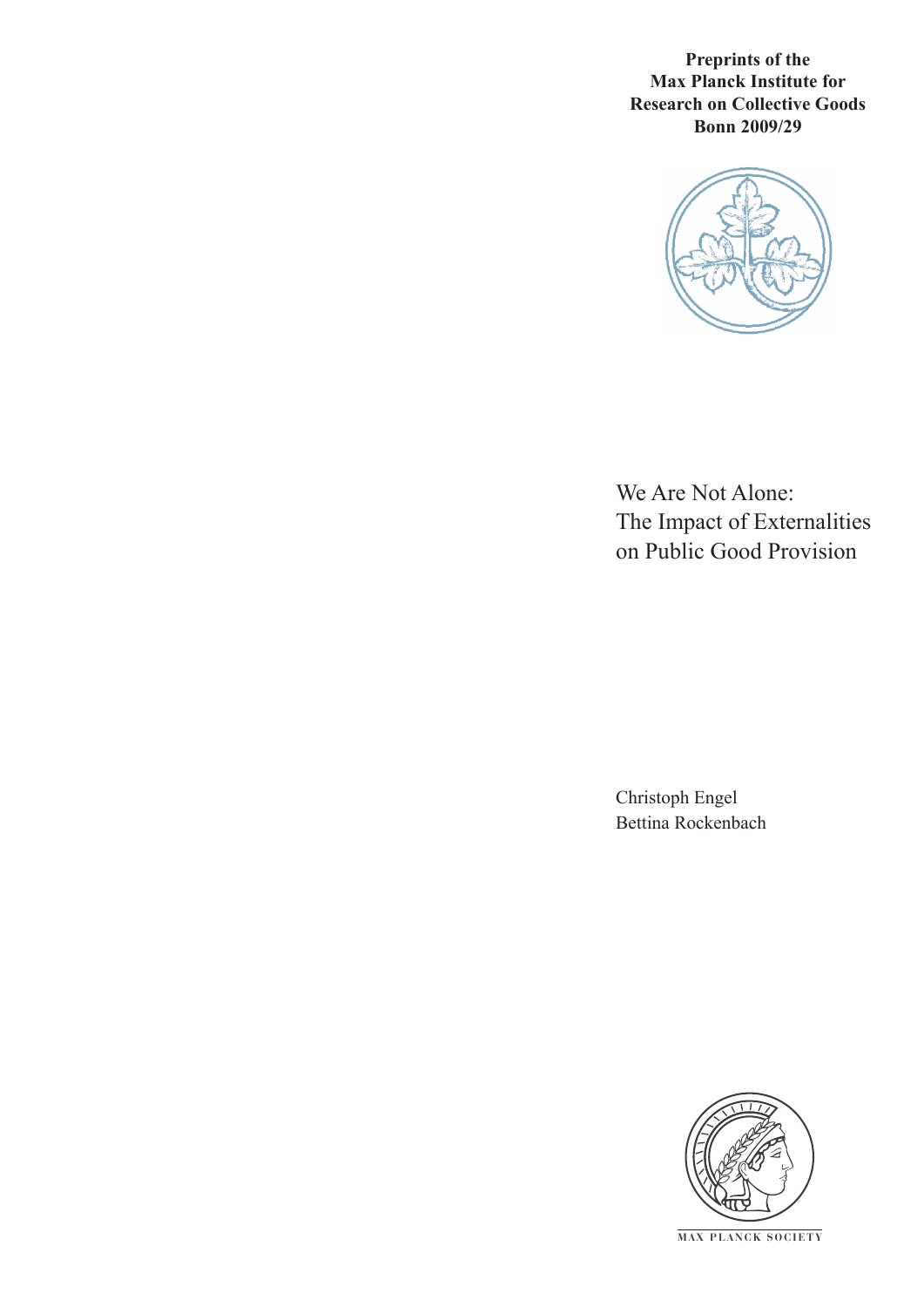

# **We Are Not Alone: The Impact of Externalities on Public Good Provision**

Christoph Engel / Bettina Rockenbach

August 2009, revised December 2011

Max Planck Institute for Research on Collective Goods, Kurt-Schumacher-Str. 10, D-53113 Bonn http://www.coll.mpg.de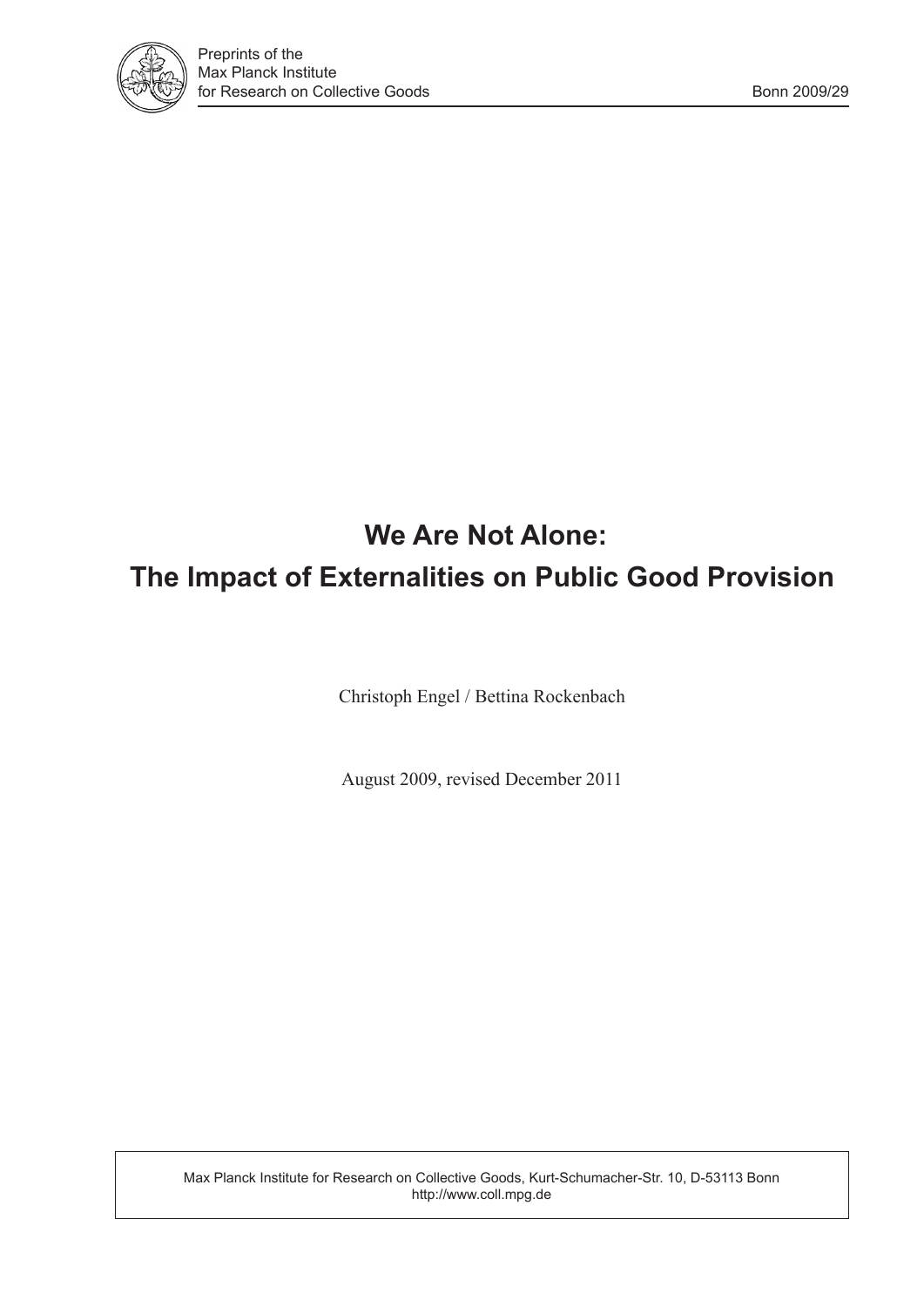# **We Are Not Alone:**

# **The Impact of Externalities on Public Good Provision**

# **Christoph Engel and Bettina Rockenbach[\\*](#page-2-0)**

## **December 1, 2011**

## Abstract:

Public good provision is often local and also affects bystanders. Is provision harder if contributions harm bystanders, and is provision easier if outsiders gain a windfall profit? In an experiment we observe that both positive and negative externalities reduce provision levels whenever actors risk falling back behind bystanders. The mere presence of unaffected bystanders already dampens contributions. This behavior seems to result from the interplay of two motives: the desire to realize opportunities for joint gains, and concerns for comparative performance. Individual payoff comparisons to the other actors as well as to individual bystanders drive contributions down.

Keywords: Public Good, Externality, Conditional Cooperation, Inequity Aversion

JEL Classification: C91, C92, D03, D43, D62, H23, H41, L13

<span id="page-2-0"></span>We thank Armin Falk, Özgür Gürerk, Karim Sadrieh and seminar audiences at the University of Tilburg, the Gruter Institute, the University of Cologne, the University of Bonn, the University of Erfurt for valuable comments. Financial support by the Deutsche Forschungsgemeinschaft through RO3071 is gratefully acknowledged.

Authors' addresses:

Christoph Engel, Max Planck Institute for Collective Goods, Bonn and University of Bonn, Kurt-Schumacher-Str. 10, 53113 Bonn, Germany, e-mail engel@coll.mpg.de

Bettina Rockenbach, University of Cologne, Albertus Magnus Platz, 50923 Cologne, Germany, email: bettina.rockenbach@uni-koeln.de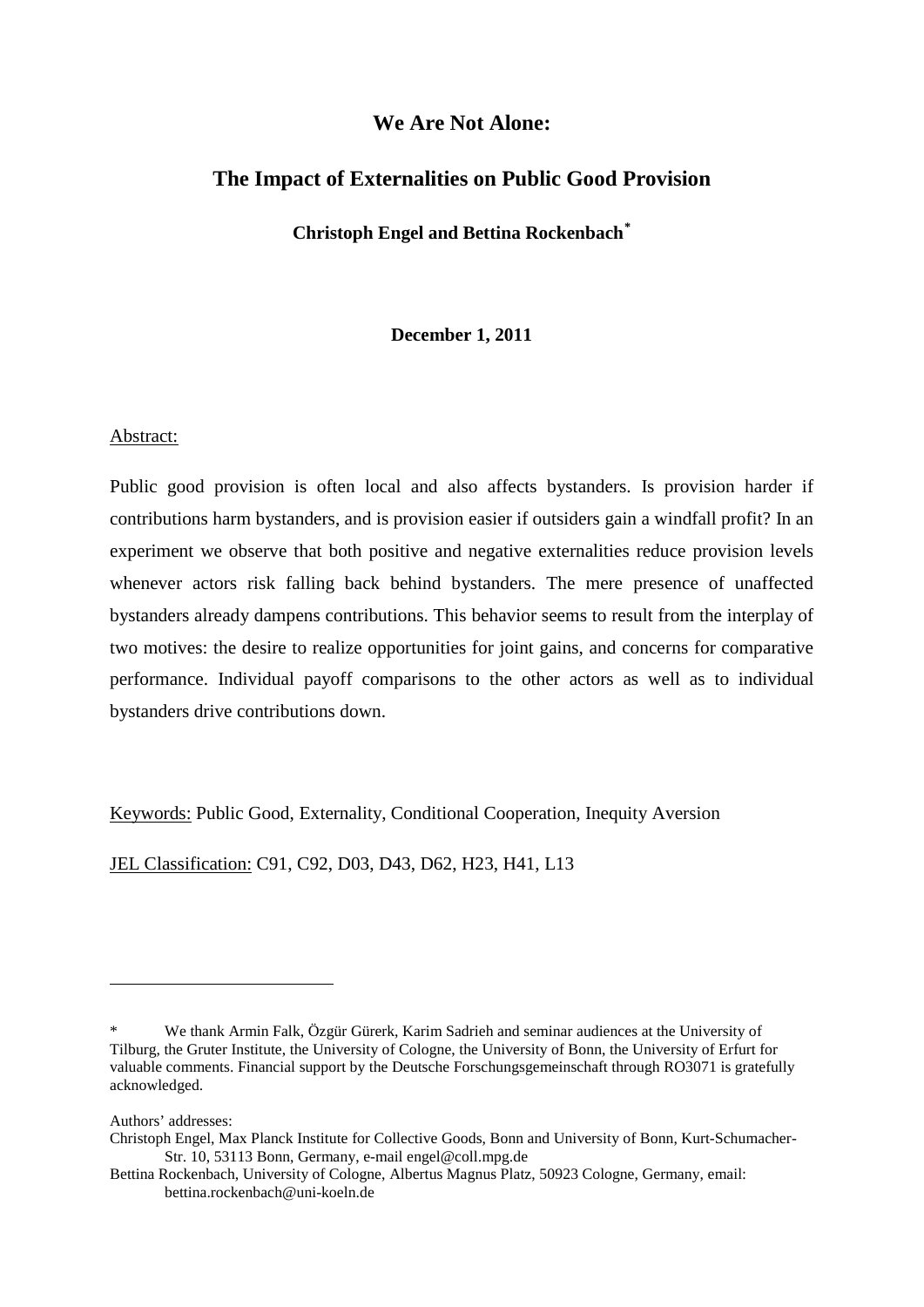## **1. Introduction**

The essence of many social problems is the temptation to free ride on others' contributions to the provision of a public good. This essence has been backed by a rich experimental literature [\(Ledyard 1995](#page-32-0)**;** [Fehr and Gächter 2000](#page-32-1)**;** [van Dijk, Sonnemans](#page-33-0) et al. [2002](#page-33-0)**;** [Masclet, Noussair et al. 2003](#page-32-2)**;** [Page, Putterman et al. 2005](#page-33-1)**;** [Potters, Sefton et al. 2005\)](#page-33-2) and is corroborated in the field [\(Ostrom, Dietz et al. 2002](#page-33-3)**;** [Anderson, Mellor et al. 2004](#page-31-0)**;**  [Andersen, Bulte et al. 2008\)](#page-31-1). Behavioral research has shown that the core of the problem is not naked greed, but a hurt sense of fairness. In experimental populations many participants "conditionally cooperate". They are happy to make substantial contributions to a joint project as long as they believe a sufficient portion of others will do so as well [\(Keser and van Winden](#page-32-3)  [2000](#page-32-3)**;** [Brandts and Schram 2001](#page-31-2)**;** [Fischbacher, Gächter et al. 2001](#page-32-4)**;** [Frey and Meier 2004](#page-32-5)**;**  [Croson, Fatas et al. 2005](#page-31-3)**;** [Fischbacher and Gächter 2010\)](#page-32-6). The important news for policy makers is that it need not be necessary to force everyone to contribute. It may be enough to make sure that the risk of being the sucker is not too strong, or too salient.

Yet unfortunately political reality is often more complex. Public good provision is often local and also affects people outside the borders of the community. Equatorial countries preserving the rain forest do not only save their national ecosystems, but the world's climate and biodiversity along with it. If a metropolitan area subsidizes the opera house, it attracts visitors from further away who do not pay local taxes. In these examples public goods provision is not only domestically valuable but additionally creates a positive externality for outsiders. On the other hand, the successful provision of a (local) public good may create negative external effects. Take a country close to the source of an international river, building a dam to secure irrigation water and energy for its population. This deprives countries closer to the estuary of the river's benefits. Or, think of a municipality constructing a landfill close to its borders to keep garbage off its streets. This puts the groundwater in the neighboring community at risk. Of course, one of the economically most prominent examples for negative externalities of cooperation is the formation of a cartel. Successful cooperation among suppliers imposes damage on customers.

How does the existence of external effects affect public goods provision? Do positive external effects make provision "easier" while negative external effects decelerate the provision process? In this paper we tackle this question experimentally as well as theoretically. We model a linear public goods game with externalities on bystanders. In the *positive externality treatments* bystanders profit and in the *negative externality treatments* they suffer from the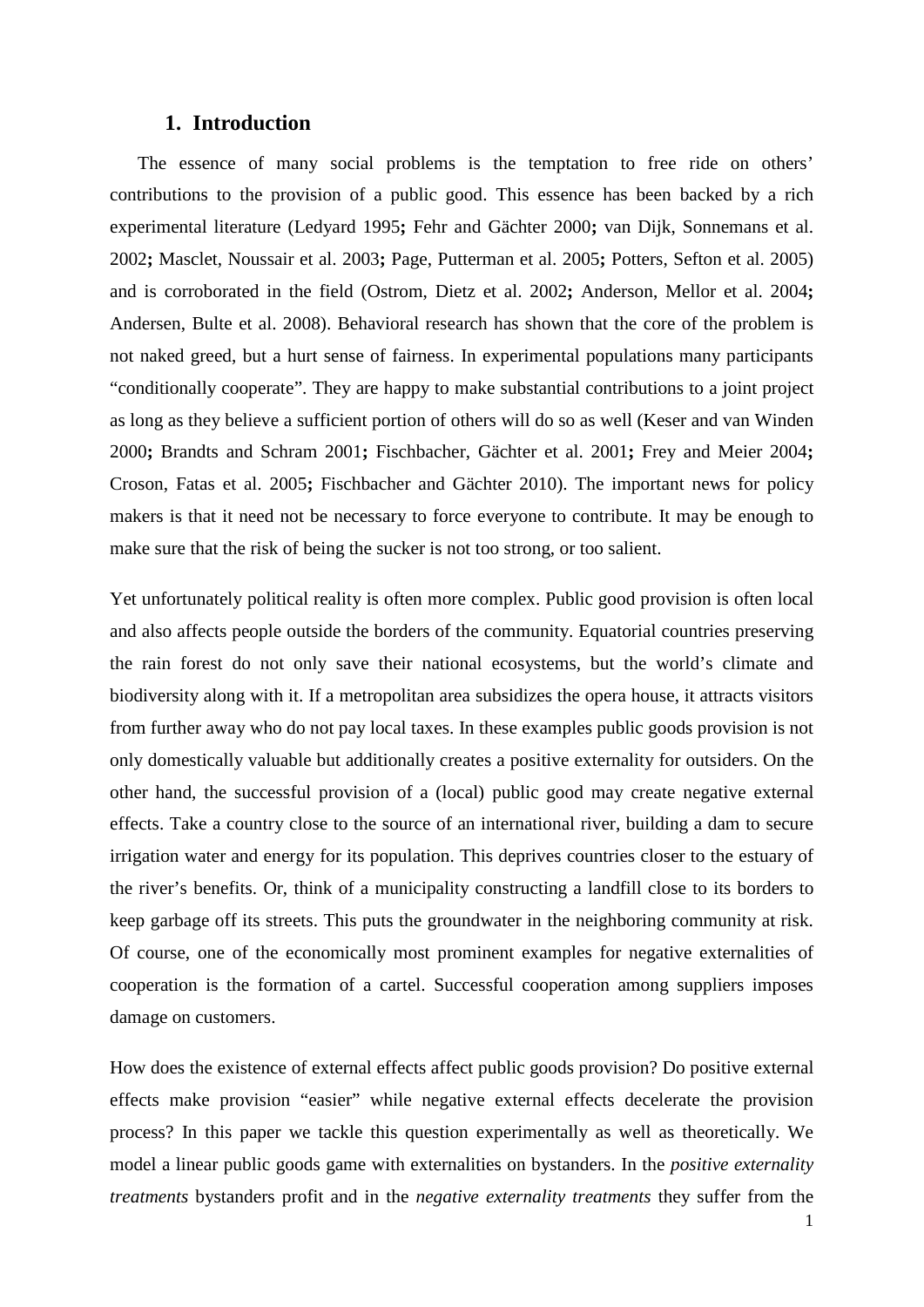actors' contributions to the public good. In the *no externality treatment* bystanders are present, but their payoff is unaffected by the actors' provisions. The situation is asymmetric as bystanders have no direct means to influence the actors' payoffs. We not only vary the direction of the externality, but also vary the initial endowment of bystanders. That way, we are able to disentangle the effect of the direction of the externality from the effect of payoff differences between actors and bystanders.

Our experiments provide us with remarkable results. Already the mere presence of unaffected bystanders with the same endowment as actors substantially reduces contributions to the public good. Indeed, contributions are also reduced if bystanders have a higher endowment than actors, be that in a positive or in a negative externality case. If, however, in the positive externality case, bystanders are poorer than actors or, in the negative externality case, bystanders and actors have the same endowments, actors' contributions are not significantly different from the case of no bystanders.

We explain these observations with a combination of two motivating forces, neither of which would be sufficient in isolation to explain our data. Narrowly self-interested participants expecting a sufficient fraction of other active players to be cooperative may contribute in a finitely repeated game, but this cannot explain the observed treatment differences. Social preferences in the form of inequity aversion alone would only provide an explanation of the observed treatment differences if all actors shared an implausibly high aversion to outperforming others. We show that the interaction of repeated game effects and inequity aversion explains our observations. Actors cooperate the more, the more others cooperate, but additionally condition their contributions on the past difference between their own payoff and the payoff of the other actors as well as the payoff difference to the passive bystanders. If unaffected bystanders have the same endowment as actors, contributing actors risk receiving a lower payoff than bystanders. This risk is even more pronounced if bystanders have a higher endowment than actors, be that in a positive or in a negative externality case. This risk of falling behind bystanders significantly reduces actors' contributions in these cases and leads to significantly lower contributions than absent any bystanders. In comparative terms, however, poor bystanders in the positive externality case and equally endowed bystanders in the negative externality case are still worse off than actors making positive contributions. In these treatments, since negative payoff comparisons with respect to bystanders are not an issue, actors contribute as long as the others do so as well, and contributions are not different from the baseline of no bystanders.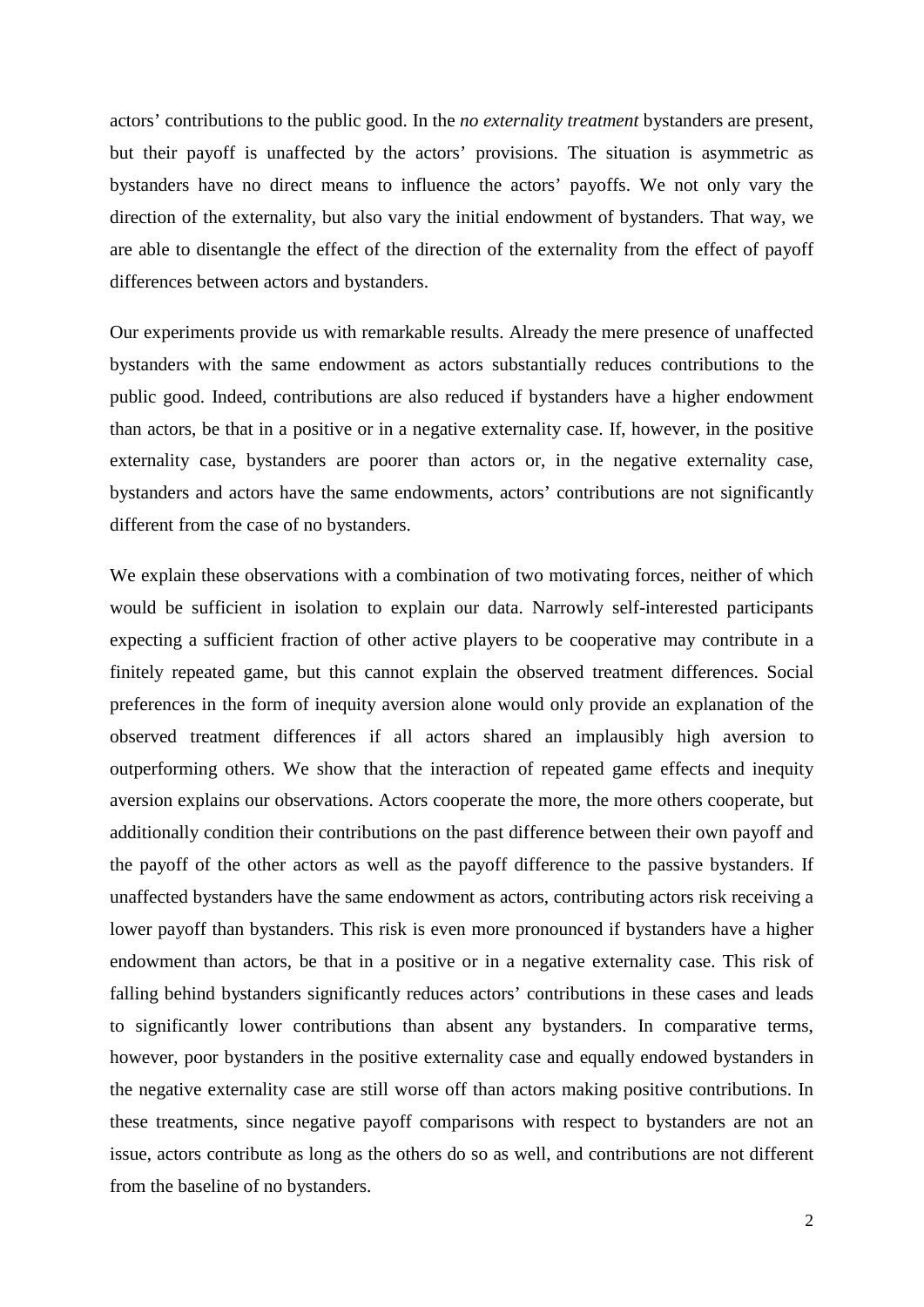Our results point to a limitation of self-governance. Conditional cooperators need institutions to protect them against the risk of being the sucker, especially with respect to outsiders gaining a windfall profit. By design, the institutional environment of our experiment did not provide this protection. In this light, going back to our examples, it becomes understandable why equatorial countries are compensated for preserving the rain forest by being exempted from the obligation to reduce  $CO<sub>2</sub>$  emissions; or why municipalities tax secondary residences, using the second home as a proxy for the benefit from local public goods.

One could think of even more general policy implications of these findings. As long as states would strictly maximize the aggregate utility of their citizens, many transnational public goods would be provided. Even if other states receive a windfall profit, the benefit for the nationals of the providing state would often still be large enough. Yet government has to defend higher taxes and onerous regulation vis-à-vis the citizenry. Not so rarely, political support for an otherwise sensible intervention falters if this gives outsiders a free lunch. A striking illustration is defense. Often, if one country disciplines a rogue state, many other countries benefit as well, yet save their soldiers' lives. And one sees why federations like the United States of America and confederations like the European Union have grown so large: under the federal umbrella, beneficiaries cannot so easily escape contributing their fair share.

From a policy perspective, our finding on the mere presence of bystanders is no less troublesome. If those who are asked to contribute run the risk of falling behind members of an external benchmark group, this aggravates the social dilemma. In political reality, in the short run benchmarks escape the control of policy makers. The media can always draw unfavorable comparisons. Yet in the long run, political action can change with whom citizens compare themselves.

Of course, all our examples are embedded in a much richer environment than the one we modeled in our experimental game. Yet in all examples, the underlying conflict has the structure of a public goods dilemma for the internals, and it invites potentially unfavorable comparisons with outsiders. If internal cooperation engenders a positive or negative externality, for actors their comparative position is not a given, but open to their action. Our results suggest that policy makers should be concerned that conditional cooperation is hampered when internal cooperation worsens the competitive position of actors, compared with the outsiders.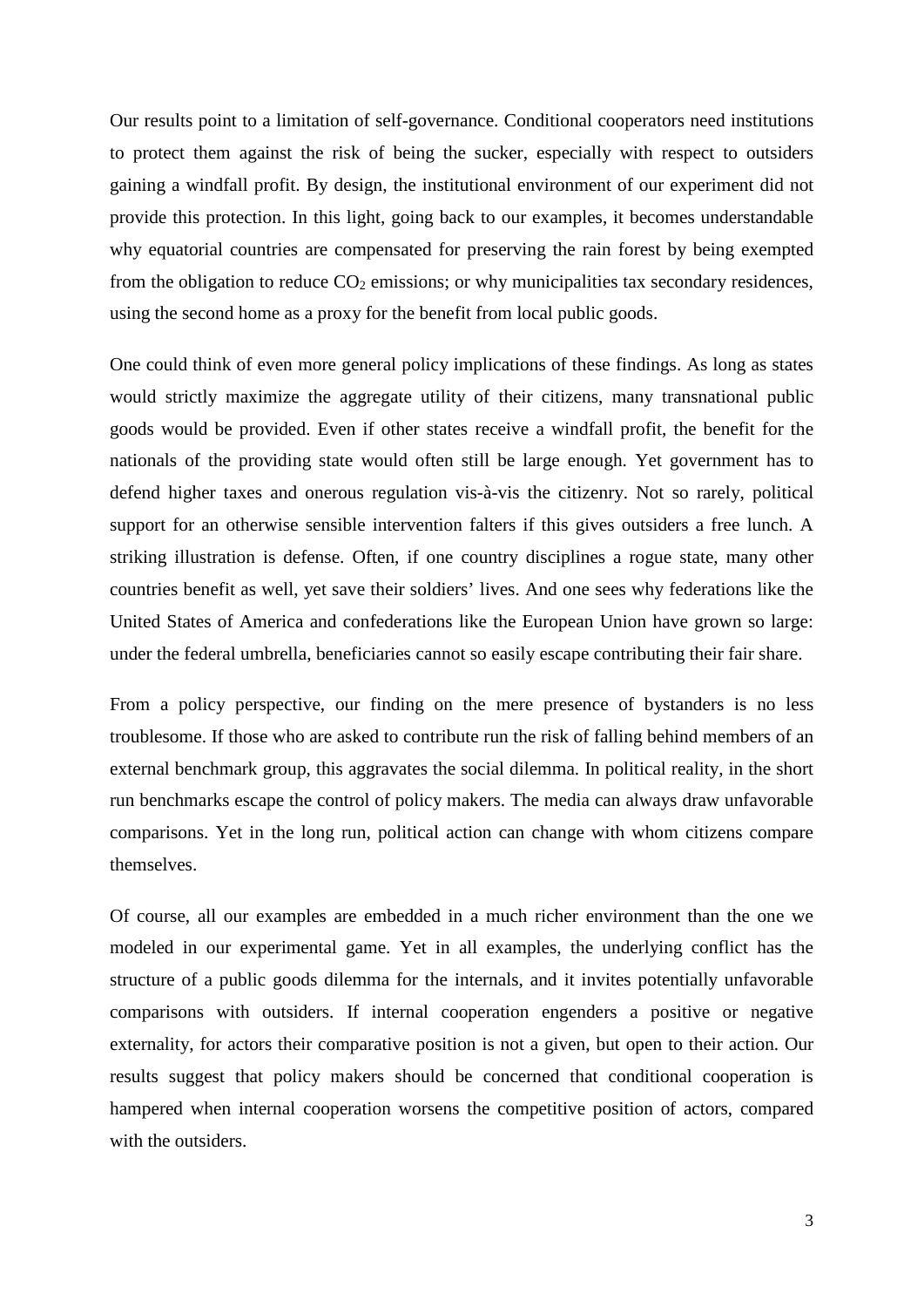In section 2 we discuss the related experimental literature. In section 3 we introduce the game and in section 4 we embed our research question into the theoretical literature and derive hypotheses to be tested with our data in section 5. Section 6 concludes. The appendices provide supplementary material, including the instructions.

# **2. Related Literature**

To the best of our knowledge no experimental study on public goods provision with externalities on inactive others has been conducted so far. Surprisingly, even in other contexts there are only a few studies which have aspects of externalities. [Güth and van Damme \(1998\)](#page-32-7) present an ultimatum game with an externality on an inactive third player who has no say. The proposer offers how to divide the pie between three players. The division is executed if and only if the responder accepts. Otherwise, all three players receive nothing. The externality is the same in all treatments. If the responder only learns how much the proposer wants to allocate to the outsider, proposals are lowest. They are intermediate if the proposer only learns how much she gets in case she accepts. They are highest if the responder fully knows how the proposer wants to distribute the pie. [Bolton and Ockenfels \(2010\)](#page-31-4) have an active player choose between a safe option and a lottery. Both affect an inactive outsider. If the safe option gives the active player a lower payoff than the inactive one, players choose the lottery more often. [Abbink \(2005\)](#page-31-5) plays a two-person bribery game in which corruption negatively affects passive workers. He concludes that reciprocity between briber and official overrules concerns about distributive fairness towards other members of the society. [Ellman and Pezanis-](#page-31-6)[Christou \(2010\)](#page-31-6) study how a firm's organizational structure influences ethical behavior towards passive outsiders. A firm of two players decides on its production strategy, which influences a passive third player. They find that horizontally organized firms in which the firm's decision corresponds to the average of both individual decisions are less likely to harm the outsider than consensus-based firms or firms in which one of both members is the boss.

Studies with effects on active others are more common. Bornstein and colleagues extensively study team competition in various contexts [\(for an overview see Bornstein 2003\)](#page-31-7) and find that in social dilemmas the competition with another group increases in-group cooperation. [Abbink, Brandts et al. \(2010\)](#page-31-8) find that group members punish each other more severely if the group is in conflict with another group. The group position may be interpreted as a joint project of the group. [Okada and Riedl \(2005\)](#page-33-4)**;** [Kosfeld, Okada et al. \(2009\)](#page-32-8) study endogenous group formation in a public-goods setting. Players may declare their interest in an organization that demands full contributions of its members. Implementation of the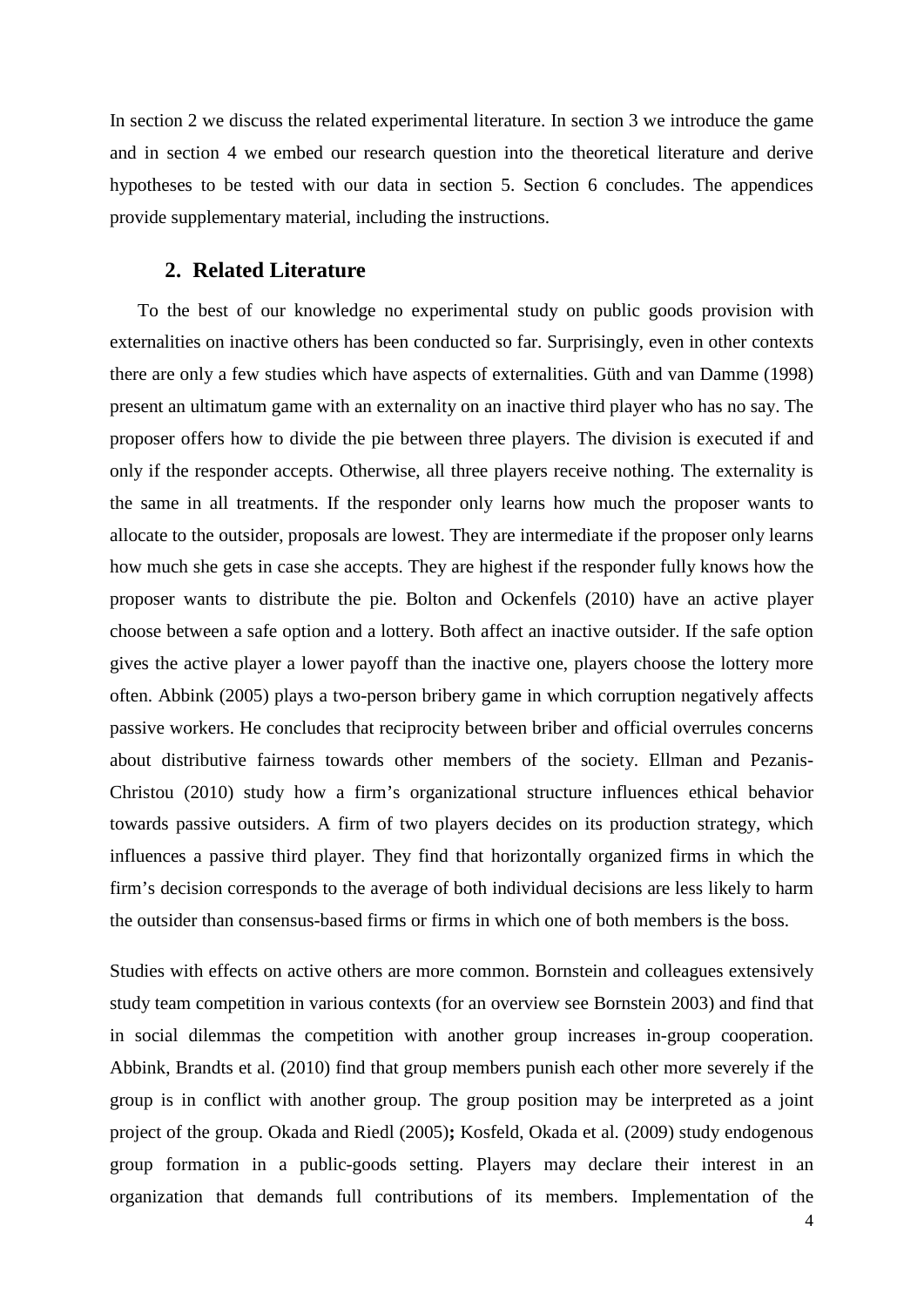organization is costly and requires the anonymous approval of all those interested. Nonmembers of the organization freely determine the size of their contribution to the public good. Both groups (members and non-members) contribute to a global public good. Thus, in contrast to our study, contributions of both groups have mutual positive effects and group association is endogenous, while we impose it. Kosfeld et al. find that in 70 to 100 percent of cases an organization was implemented in the final (of 20) rounds. Remarkably, around 75 percent of these organizations included *all* participants. If public goods are nested, such that simultaneously an inner and an outer group are affected, contribution patterns are sensitive to which dimension of the externality is made salient [\(Wit and Kerr 2002\)](#page-33-5). If the marginal per capita rate for the global public good exceeds the marginal per capita rate for the local public good, participants contribute more to the global good, without reducing contributions to the local good [\(Blackwell and McKee 2003\)](#page-31-9). Participants give more to the global good, the more a country is exposed to globalization [\(Buchan, Grimalda et al. 2009\)](#page-31-10).

In an indirect way, the experimental literature on oligopoly also provides evidence. Collusion is significantly lower if the opposite market side is represented by real subjects (collusion rates of about 7%), rather than a computer bidding a predetermined demand function (collusion rates of about 43%) [\(cf. the meta-study by Engel 2007\)](#page-31-11). This might indicate that participants shy away from imposing harm on other participants, which would imply that cooperation is lower if it entails a negative externality.

# **3. A Public Goods Game with Externalities**

We introduce a linear public goods game in which public goods provision may cause externalities to non-actors. The game consists of  $n_A > 0$  active players, the *actors*, and  $n_B \ge 0$ passive players, the *bystanders*. Actors are endowed with  $e_A$  and may contribute any amount  $0 \leq g_i \leq e_A$  to a public good, which benefits all actors. As in a standard public goods game, the sum of all actors' contributions  $G = \sum_{k=1}^{n}$ *nA k*  $G = \sum g_k$ 1 is augmented by  $a \cdot n_A$  and then equally distributed among the actors. The parameter  $\frac{1}{n_A} < a < 1$  is the marginal per capita rate (MPCR) that specifies the marginal individual return each actor receives from her own contribution to the public good. The actors' payoff is given in equation (1):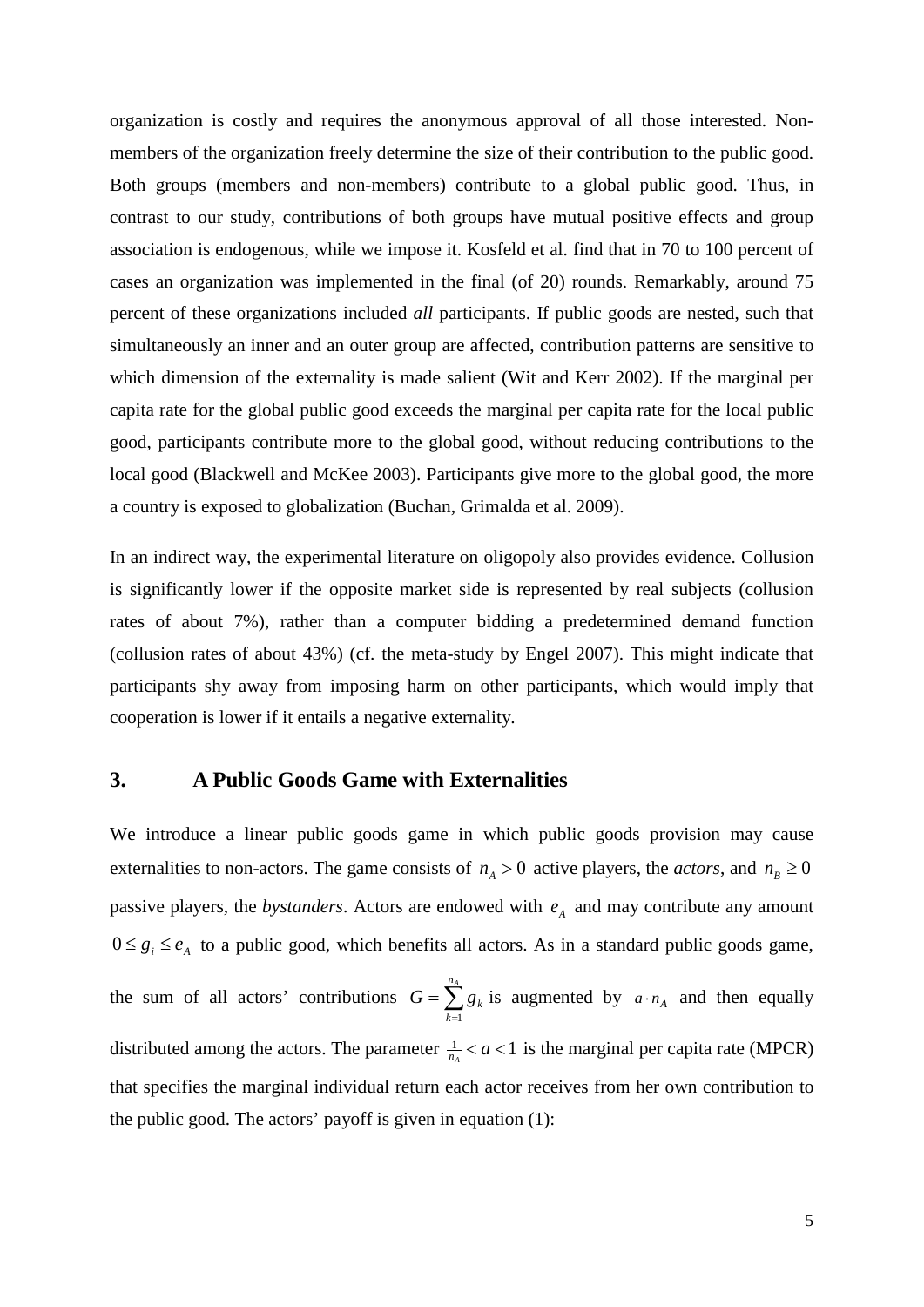(1) 
$$
\pi_i^A = e_A - g_i + aG, \qquad i = 1,...,n_A
$$

Bystanders receive an endowment  $e_B$  and cannot contribute to the public good. But – dependent on the parameter  $b$  – they either benefit from  $(b > 0)$ , suffer from  $(b < 0)$ , or are unaffected by  $(b = 0)$  the contributions of the actors. Accordingly, for a given *b* all bystanders earn an identical payoff which is solely determined by the actors' actions and is out of the bystanders' control. The profit function of bystanders is given by equation (2).

$$
\pi^B = e_B + bG
$$

#### *Experimental Implementation*

 $\overline{a}$ 

In our experimental implementation we set the endowment of actors to be  $e_A = 20$ , and keep  $a = 0.4$  fixed. For the sake of comparability we choose parameters that are standard in public goods experiments without externalities<sup>[1](#page-8-0)</sup>. Our treatment subject groups consist of 7 subjects,  $n_A = 4$  actors and  $n_B = 3$  bystanders. We have chosen 3 bystanders so that the number of insiders remains larger (and therefore arguably more important), but that the number of bystanders is substantial. Our control subject group consists of  $n_A = 4$  actors and no bystanders ( $n<sub>B</sub> = 0$ ). In all treatments, subjects play the above game repeatedly over 10 announced rounds in fixed groups. We restrict the contribution rates to be either  $g = 0$ ,  $g = 10$ , or  $g = 20$ . This limitation of the action space makes sure that upward or downward shifts from period to period are large. We can therefore be sure that changes in contributions are meaningful. We use changes in contributions to test our theoretical expectations about driving forces for treatment differences. Both active players and bystanders receive feedback about the sum of the contributions of all active players, their own period payoff and the period payoff of each bystander. From the instructions all participants know the actors' payoff function, and are thereby indirectly informed about the average performance of the (remaining) actors.

<span id="page-8-0"></span> $1$  In the meta-study by Zelmer (2003) on 27 studies with 711 distinct groups, the mean MCPR was 0.404 and the average number of periods was 10.4.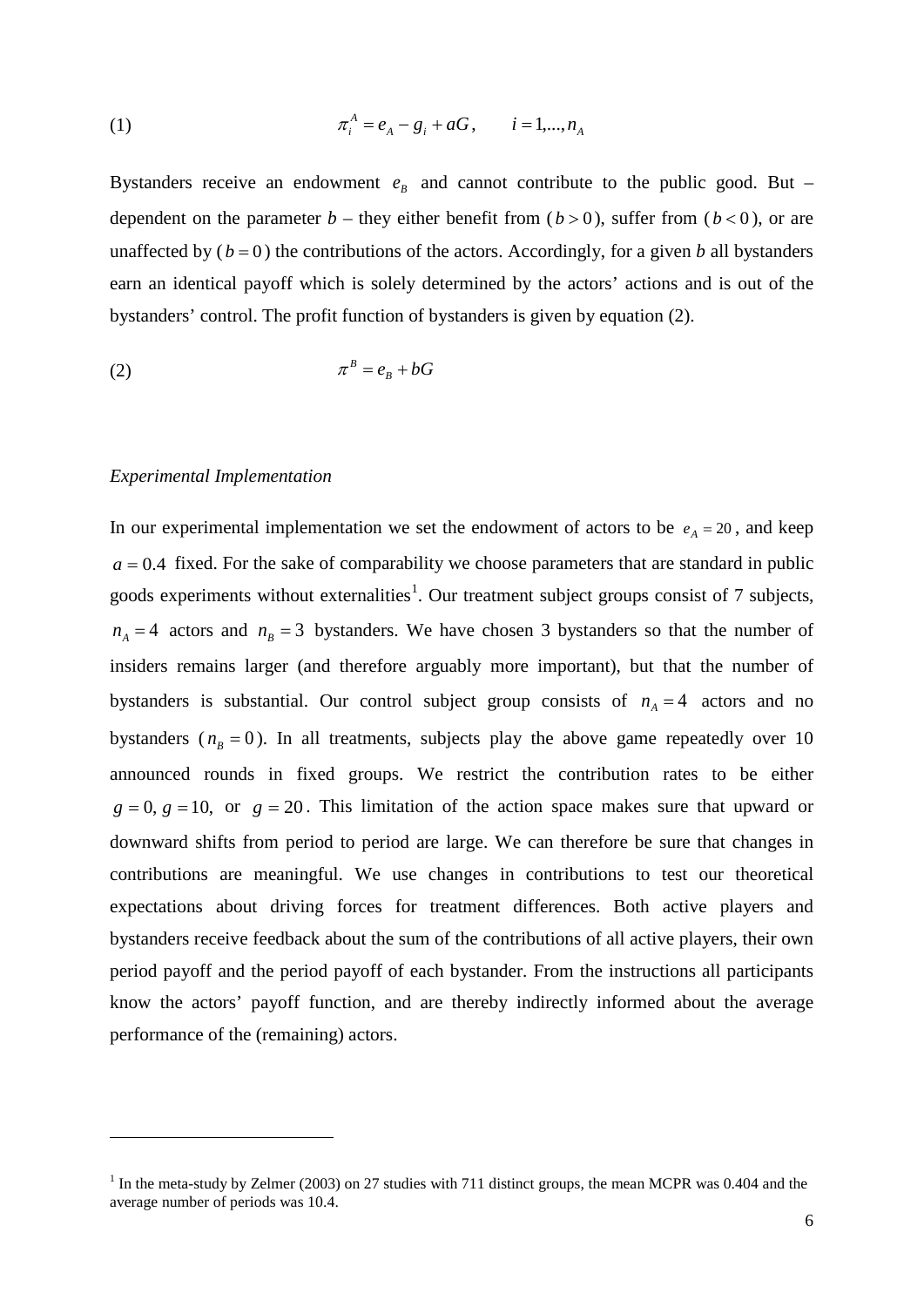In our six treatments, we vary parameters in two dimensions. We first vary the way in which bystanders are influenced by the contributions of actors, i.e. we vary *b* . In the *positive externality treatments PE*, we set  $b = 0.2$ . In the *negative externality treatments NE*, we set *b* = −0.2. The choice of *b* follows the same logic as the composition of the group. We want to study a case where the externality matters, but less so than the effect of contributions on insiders. In the *no externality treatment Nox7*, we set  $b = 0$ . Our second source of variation is the endowment bystanders receive upfront in every round. We implement symmetric and asymmetric endowments. In the symmetric treatments *Nox7, PE20, NE20*, bystanders have the same endowment of 20 tokens as have actors. In the interest of disentangling the effects caused by the direction of the externality and effects caused by payoff differences, we also vary bystander endowment. Treatment *PE0* gives bystanders no upfront endowment. In this treatment, active players can never fall behind bystanders. In the same spirit, treatment *NE60* makes bystanders so rich (with an endowment of 60) that active players have a lower payoff, however they perform. Whenever actors make positive contributions to the public good, bystanders are worse off in *NE20*. It therefore did not seem necessary to test a situation where bystanders have an endowment of zero and have to pay the experimenter in case of any cooperation. However, the opposite case is of interest. Is the willingness to contribute influenced if bystanders who were affluent in the first place get a windfall profit? This we test in treatment *PE40*. Finally, to have a proper benchmark, we compare all treatments to a standard voluntary contribution mechanism in a group of four, our control treatment *Nox4*. We thus compare all treatments with a baseline where bystanders are neither affected by internal cooperation, nor even present in the lab. Table 1 summarizes experimental parameters.

| treatment       | actors | number of number of | Actor<br>bystanders endowment endowment | bystander | actor<br>mpcr | marginal effect<br>on bystanders |
|-----------------|--------|---------------------|-----------------------------------------|-----------|---------------|----------------------------------|
|                 | $n_A$  | $n_B$               | $e_A$                                   | $e_B$     | a             |                                  |
| Nox4            | 4      |                     | 20                                      |           | 0.4           |                                  |
| Nox7            |        |                     | 20                                      | 20        | 0.4           |                                  |
| PE <sub>0</sub> |        |                     | 20                                      |           | 0.4           | 0.2                              |
| <b>PE20</b>     |        |                     | 20                                      | 20        | 0.4           | 0.2                              |
| <b>PE40</b>     |        |                     | 20                                      | 40        | 0.4           | 0.2                              |
| <b>NE20</b>     |        |                     | 20                                      | 20        | 0.4           | $-0.2$                           |
| <i>NE60</i>     |        |                     | 20                                      | 60        | 0.4           | -0.2                             |

**Table 1 Treatments**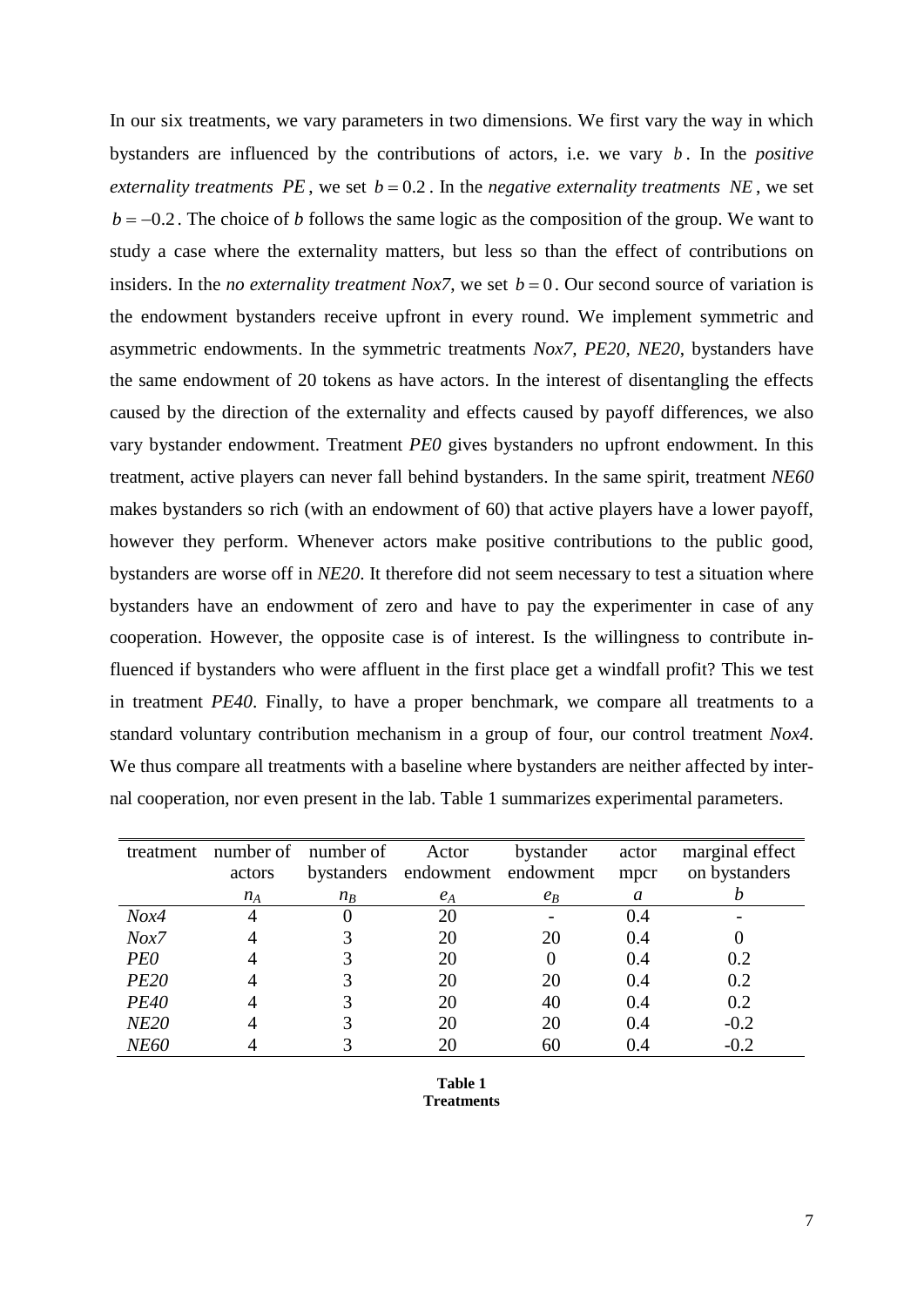In treatment *Nox7* and in all positive externality treatments, contributions both serve the augmentation of the actors' profit and the joint payoff of actors and bystanders. Thus, joint payoff maximization demands full contributions of all actors, independent of whether the actors strive for maximizing the joint profit of actors alone or the joint profit of actors and bystanders. With negative externalities, in principle there is potential for a motivational conflict between augmenting the joint payoff of actors and reducing the joint payoff of all 7 participants. To rule out that conflict, and to have more scope for disentangling motives, we chose parameters that yield constant joint payoffs. In our negative externality settings actors' joint profit is  $\Pi^A = 4 \cdot e_A + 0.6 \cdot G$  and bystanders' joint profit is  $\Pi^B = 3 \cdot e_B - 0.6 \cdot G$ . Thus, the net gain of actors is exactly identical to the net loss of bystanders. This choice of parameters makes sure that contributing actors cannot be motivated by efficiency. Whatever actors do for themselves is to the detriment of bystanders and neutral to the entire "society". This way, they cannot assuage bad feelings by an efficiency excuse.

#### *Conduct of the Experiment*

 $\overline{a}$ 

The experiment was run at the University of Erfurt (*elab*) with a computerized interaction using z-Tree [\(Fischbacher 2007\)](#page-32-9). Subjects that never played a public goods experiment were invited using ORSEE [\(Greiner 2004\)](#page-32-10). Each subject played in one of the seven parameter constellations (six treatments and control) and no subject played in more than one. We collected nine independent observations in each parameter constellation, adding up to 63 independent observations with a total of 414 subjects of various majors.<sup>[2](#page-10-0)</sup>

# **4. Theoretical considerations and hypotheses**

Narrowly self-interested actors, i.e. actors solely motivated by the maximization of their own monetary gains, are completely unaffected by the presence of bystanders and follow their dominant strategy of free-riding on the public good provision. Consequently, contributions of zero prescribe the unique Nash equilibrium of the stage game and, under common knowledge of rationality, the unique subgame perfect equilibrium of the finitely repeated game. There are

<span id="page-10-0"></span><sup>&</sup>lt;sup>2</sup> Each session lasted about one hour and subjects earned on average 15.18  $\epsilon$  in the control *Nox4*, 14.19  $\epsilon$ in treatment *Nox7* (14.29 € for actors, and 14.06 € for bystanders), 11.30 € in treatment *PE0* (12.35 € for actors, and 9.90 € for bystanders), 14.79 € in treatment *PE20* (14.76 € for actors, and 14.84 € for bystanders), 13 € in treatment *NE20* (13.29 € for actors, and 12.61 € for bystanders) and 20.71 € in treatment *NE60* (18.32 € for actors, and  $23.90 \text{ } \in$  for bystanders).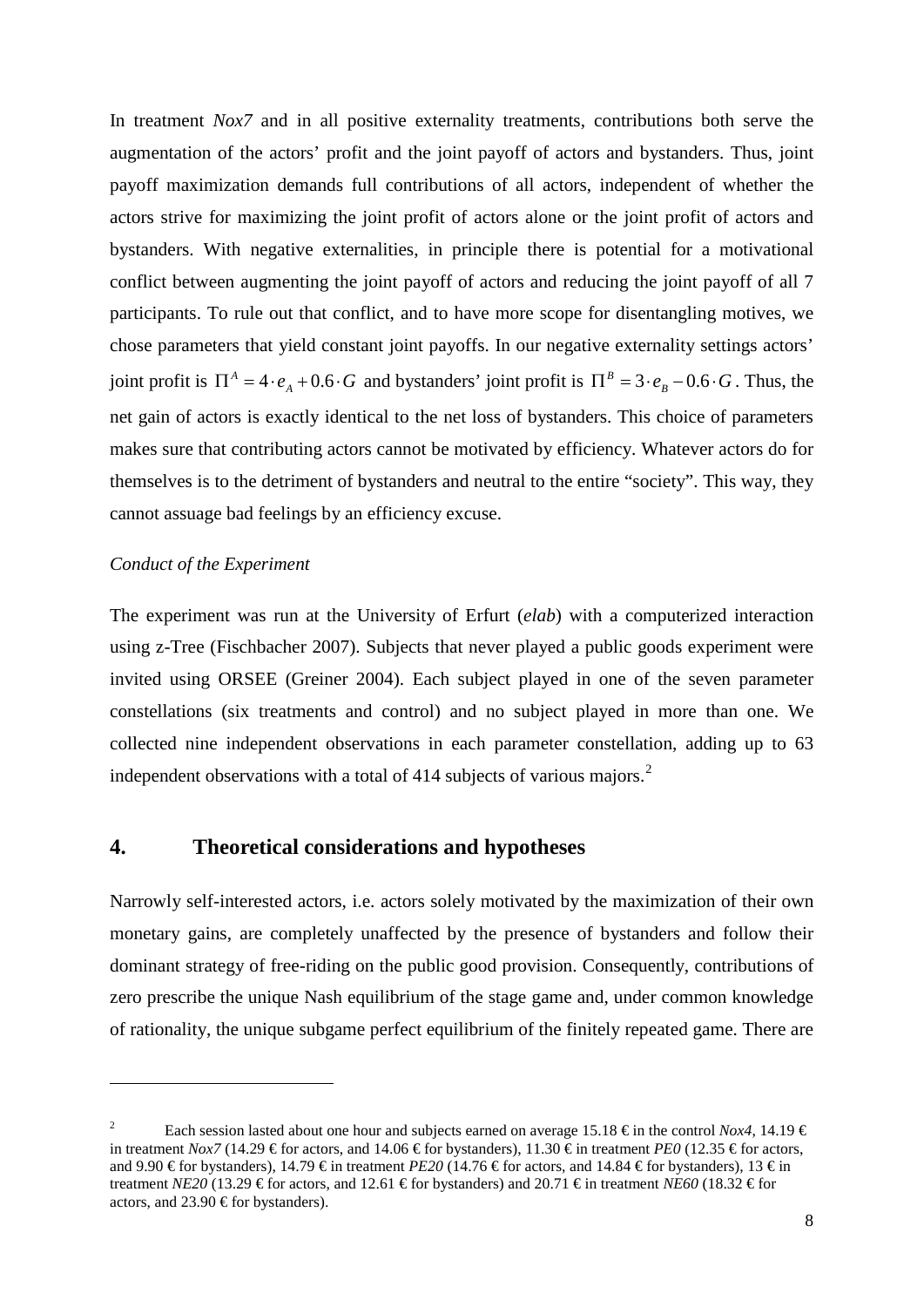no treatment differences. The actors' as well as the bystanders' payoff is the initial endowment  $e_A$  and  $e_B$ , respectively.

In recent years considerable experimental evidence has been collected on subjects' provision behavior in public goods games, showing systematic deviations from this prediction. In onestage games subjects typically contribute about 40-60% of their endowment. In repeated interactions subjects typically start off in about the same range, but over the course of the interaction contributions decrease to very low levels [\(Fehr and Gächter 2000](#page-32-11)**;** [Keser and van](#page-32-3)  [Winden 2000](#page-32-3)**;** [Brandts and Schram 2001](#page-31-2)**;** [Fischbacher, Gächter et al. 2001](#page-32-4)**;** [Zelmer 2003](#page-33-6)**;**  [Chaudhuri 2011\)](#page-31-12). The obvious explanation that the low contribution levels in advanced periods are due to subjects' learning of the free-riding incentives has lost bite in the observation of a considerable increase of cooperation after a "restart" [\(Andreoni 1988\)](#page-31-13). A prominent explanation of contribution patterns is *conditional cooperation*. Conditionally cooperative subjects cooperate if they expect other subjects to cooperate as well and free-ride otherwise. In direct tests, about half of the subjects have been classified as conditional cooperators, while 20-33% were identified as free-riders [\(Fischbacher, Gächter et al. 2001](#page-32-4)**;**  [Kurzban and Houser 2005](#page-32-12)**;** [Fischbacher and Gächter 2010\)](#page-32-6).

Although conditional cooperation is a well established explanation for the contribution patterns observed in public goods games, there is no general theory of conditional cooperation. The modifications of the standard model that allow for (conditional) cooperation in equilibrium are based on different forces driving this behavior. [Kreps, Milgrom et al.](#page-32-13)  [\(1982\)](#page-32-13) showed that when abandoning common knowledge of rationality and assuming incomplete information about the other player's type, cooperation may occur in a sequential equilibrium of the finitely repeated prisoners' dilemma game. Narrowly self-interested players conditionally cooperate in equilibrium if both of them believe that there is a small chance that the opponent achieves extra utility from mutual cooperation (*altruist*) or adopts a tit-for-tat strategy. In fact, altruistic players do not have to exist; the belief of their existence is sufficient to sustain cooperation. If altruistic players actually exist, defection may no longer be a best reply to cooperation and conditional cooperation may even occur in the one-stage prisoners' dilemma game [\(Andreoni and Miller 1993](#page-31-14)**;** [Cooper, DeJong et al. 1996\)](#page-31-15). This explanation exclusively hinges on the cooperation preferences of active players and the information thereof. Adding passive players should not affect the results. If this was the (sole) driving force of conditional cooperation, we should therefore not see treatment differences.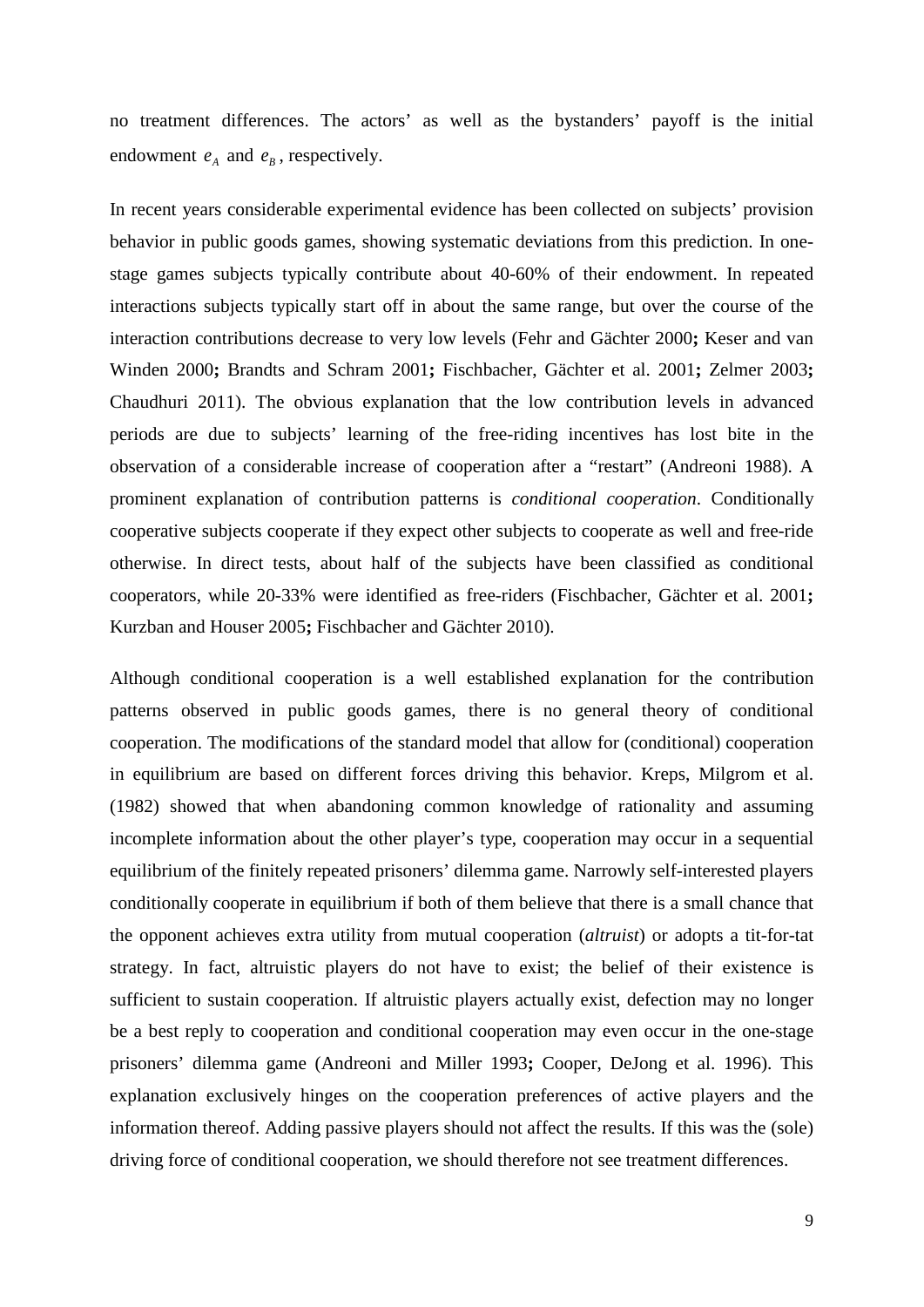In recent years various models assuming a wider notion of self-interest have been proposed [\(Sobel 2005](#page-33-7)**;** [Fehr and Schmidt 2006\)](#page-32-14). Players act to maximize their utility, which is not solely influenced by their monetary gain, but also by concerns for other players (*interdependent* or *other-regarding preferences*) [\(Rabin 1993](#page-33-8)**;** [Levine 1998](#page-32-15)**;** [Fehr and](#page-32-16)  [Schmidt 1999](#page-32-16)**;** [Bolton and Ockenfels 2000](#page-31-16)**;** [Charness and Rabin 2002](#page-31-17)**;** [Dufwenberg and](#page-31-18)  [Kirchsteiger 2004\)](#page-31-18). Out of different motivations, these theories allow for conditionally cooperative behavior to be an equilibrium of one-stage games, either in terms of "conventional" or psychological game theory [\(Geanakoplos, Pearce et al. 1989\)](#page-32-17).

[Rabin's](#page-33-8) (1993) model of intention based reciprocity is pioneering as it allows for multiple equilibria in psychological two player games in which players act reciprocally based on the other player's intentions. If a player is perceived to be kind, the opponent wants to be kind too and vice versa. Consequently conditionally cooperative behavior may be observed in equilibrium. Rabin's model has been extended and generalized, e.g. by [Charness and Rabin](#page-31-17)  [\(2002\)](#page-31-17), by [Dufwenberg and Kirchsteiger \(2004\)](#page-31-18) to N-person extensive form games and by [Falk and Fischbacher \(2006\)](#page-32-18) to combine inequity aversion with intentions. In any way the perception of the opponent's intentions depends on the player's belief about why the opponent is acting this way. [Levine \(1998\)](#page-32-15) assumes in his model of interdependent preferences that a player's utility not only depends on her monetary payoff, but also on the other players' types. A player acts more cooperatively towards an altruistic than towards a spiteful type. When another player's type is not known, initial beliefs are updated through observed behavior. What happens – ceteris paribus – when passive bystanders are added to intention based models or Levine's model of interdependent preferences? Although we cannot rule out that actors have initial beliefs about the kindness and the spitefulness of the bystanders, the bystanders' passivity does not allow collecting any information to update these priors. Evidently, bystander effects are not in the core focus of these theories and they do not allow us to predict how treatment differences affect contributions.

Models of inequity aversion assume that players compare their payoff to the payoffs of the other players, either individually [\(Fehr and Schmidt 1999\)](#page-32-16) or on an aggregated level [\(Bolton](#page-31-16)  [and Ockenfels 2000\)](#page-31-16). In the [Fehr and Schmidt \(1999\)](#page-32-16) model, actors gain utility from their monetary payoff and disutility both from having a payoff disadvantage and from having a payoff advantage in comparison to each of the other players. Complete free-riding of all actors also constitutes an equilibrium in the Fehr-Schmidt model, but there may be additional equilibria of the one-shot game in which at least some actors contribute a positive amount.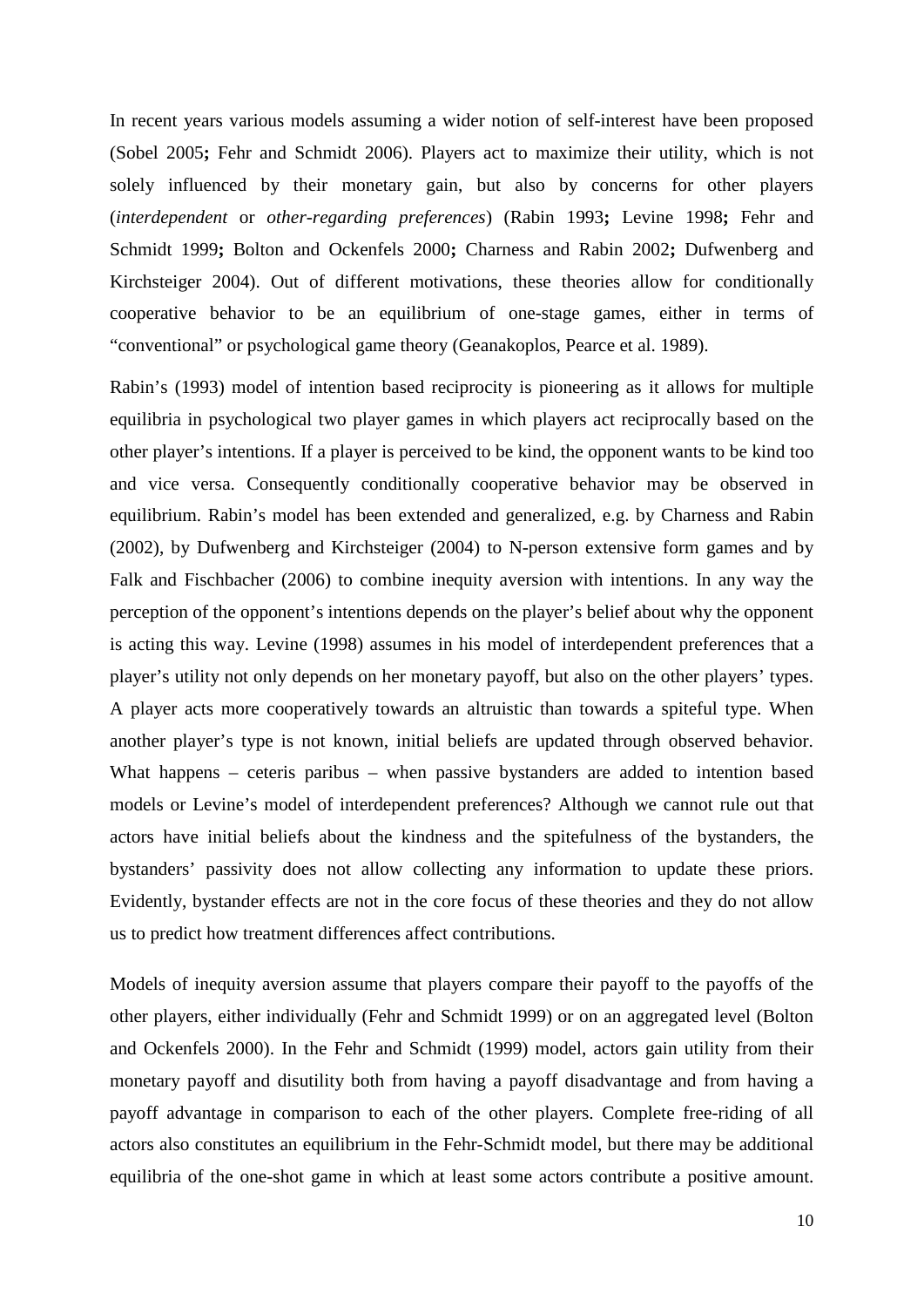These equilibria require a sufficient number of actors who sufficiently suffer from a payoff difference to their advantage. These actors have no incentive to deviate to a lower contribution because the monetary advantage is more than eaten up by the disutility of outperforming their peers. Then players no longer have the dominant strategy of free-riding, but may cooperate if they expect others to cooperate, and free-ride if they expect others to free-ride. This implies that inequity averse players act as conditional cooperators.

In models of inequity aversion passive bystanders potentially affect actors' behavior, because payoff comparisons are independent of the strategic possibilities of the other players. As we show in more detail in Appendix B, the predictions of the Fehr-Schmidt model vary with the treatment parameterizations. All treatment variations, even the one with unaffected bystanders (*Nox7*), strengthen the requirements for equilibria with positive contributions, as compared to the standard public goods game without bystanders (*Nox4*). This means that adding bystanders reduces the chances to observe conditionally cooperative behavior. There are, however, treatment differences. When bystanders have high initial endowments (*PE40* and *NE60*) or when endowments are equal and the externality is positive (*PE20*) there are no equilibria with positive contributions and complete free-riding constitutes the unique equilibrium. Thus, inequity aversion leaves no room for conditional cooperation. If bystanders are unaffected (*Nox7),* have low endowments (*PE0*) or are equally endowed and negatively affected (*NE20*), equilibria with positive contribution levels (10 or 20) are possible if actors are sufficiently averse against advantageous inequality. Thus, in the presence of bystanders we should most likely expect to observe conditionally cooperative behavior in these treatments*.* 

[Bolton and Ockenfels \(2000\)](#page-31-16) propose an alternative model of inequity aversion, which also allows for equilibria with conditionally cooperative behavior. Next to their monetary payoff, subjects are motivated by the comparison of their individual payoff to the average payoff of all players. In that comparison, achieving exactly the average payoff creates the highest utility, whereas achieving a payoff below (above) average creates incentives to reduce (increase) cooperation. Also in the Bolton-Ockenfels model, complete free-riding is an equilibrium. But, if the probability that others cooperate is high enough, cooperation is a best reply. How does the addition of passive bystanders affect the payoff average? In *Nox7, PE0,*  and *NE20* actors' payoff is (weakly) above the average payoff of all players (actors and bystanders together). By increasing the contribution an actor – ceteris paribus – increases all other actors' payoffs in each of these three treatments. In *Nox7* bystanders' payoffs are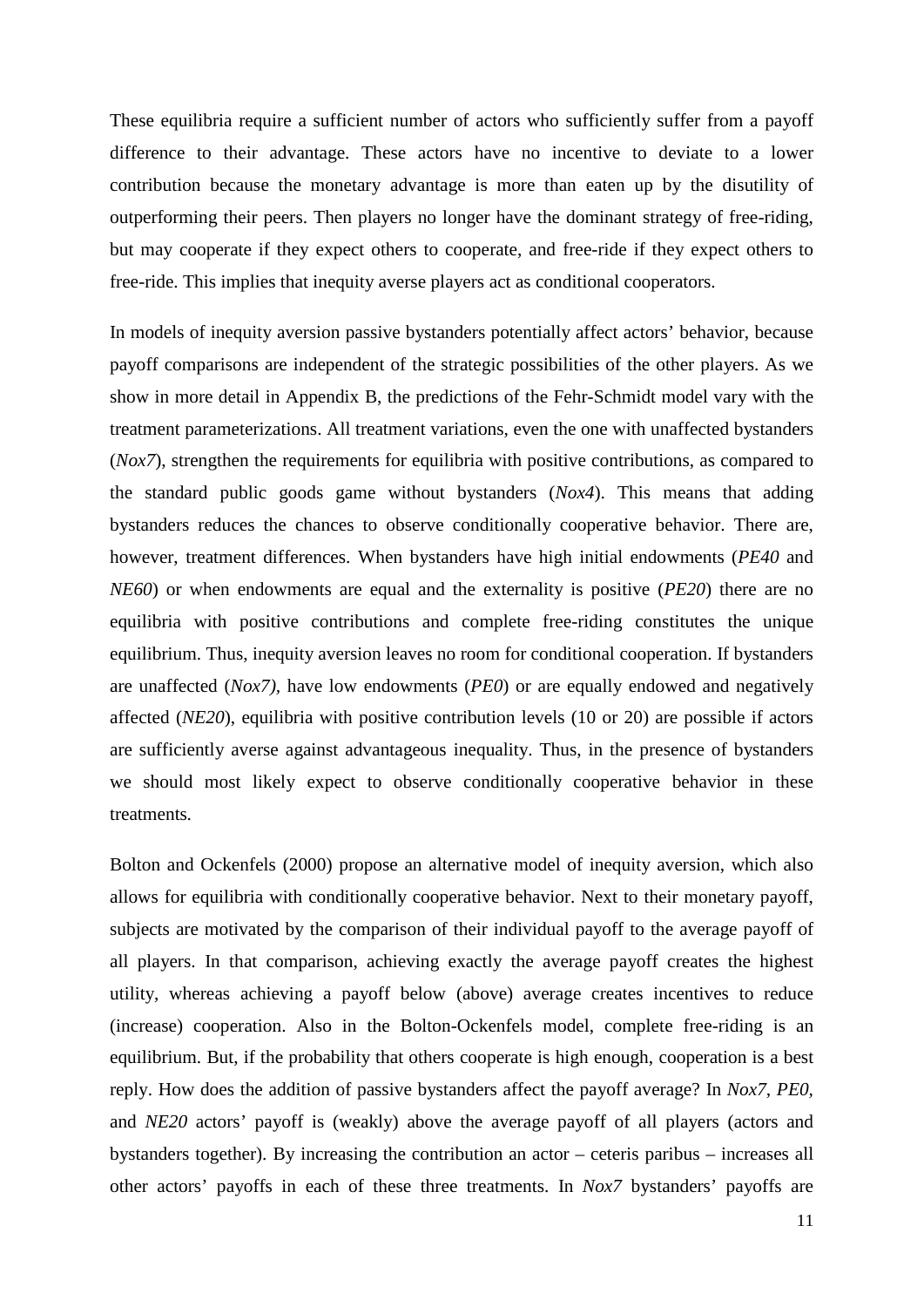unaffected by the actors' increase, while in *PE0* also bystanders' payoff is increased and in *NE20* bystanders' payoff is decreased. In these treatments, conditionally cooperative behavior may be expected. In *PE20, PE40,* and *NE60* actors' payoff is (weakly) below the average payoff of all players. Thus, actors want to reduce the payoffs of all other players. Since contributing to the public good increases the payoffs of the other actors and in *PE20* and *PE40* additionally the payoffs of the bystanders, actors are not expected to do so. Thus, also under inequity aversion à la Bolton-Ockenfels conditional cooperation should not be expected in *PE20, PE40,* and *NE60*.

The embedding of our experimental setting into a theoretical framework and the analysis of whether and how the predictions of these theories change – ceteris paribus – when adding bystanders to the public goods game can be summarized in the following hypotheses:

- **(H1)** We expect to observe **no treatment differences (**i.e. no effect of the presence and the externality on bystanders) and…
	- a. … **no cooperation**, when all actors are solely motivated by the maximization of their monetary gains and this is common knowledge.
	- b. … **conditional cooperation**, when actors believe that some other actors gain sufficient utility from cooperating.
- **(H2)** We expect to observe **treatment differences (**i.e. an effect of the presence of and the externality on bystanders) and **conditional cooperation** in the stage game if actors hold other-regarding preferences in the form of inequity aversion with the following treatment differences:
	- a. In the absence of bystanders (Nox4) cooperation is higher than in any of the treatments with bystanders (including the case of unaffected bystanders, Nox7).
	- b. In the presence of bystanders cooperation is most likely to be observed in Nox7, PE0, and NE20 and not expected to be observed in PE20, PE40 and NE60.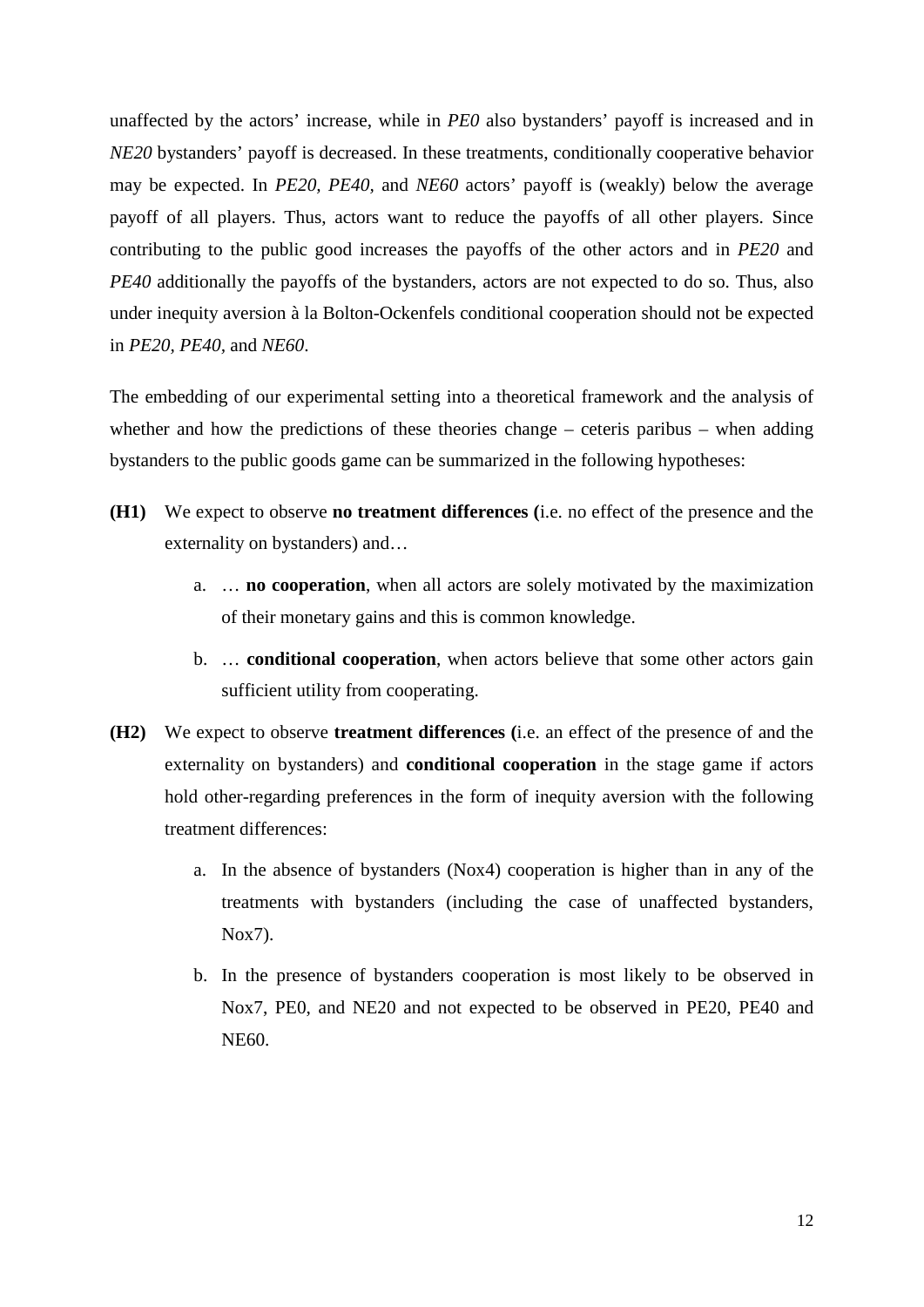## **5. Results**

To test the hypotheses, we analyze our experimental data at two levels. We first check whether contributions differ between treatments. This leads to a first discrimination between theories. In the next step we analyze how individual participants adjust their contributions to information from past play. Special focus will be put on the benchmarks suggested by the theoretical considerations in section 4. A more detailed explanation of our strategies for parametric estimation is given in the Appendix. The reported two-sided non-parametric Mann Whitney u-tests are performed on mean contributions per subject group, i.e. on the independent observations.

## *5.1 Contributions on an Aggregate Level*

In one respect, all our treatments differ from the baseline: active players are aware of the fact that there are three more participants in their group, be they affected by the active players' decisions or not. Figure 1A shows that this difference alone influences active players' behavior. Contributions are significantly higher when actors are alone than when bystanders are present.<sup>[3](#page-15-0)</sup> Actually, the mere presence of bystanders, although being unaffected, suffices to significantly reduce actors' contributions (see Figure1 B).<sup>[4](#page-15-1)</sup> Both results support  $(H2a)$ .

### *Result 1: Not being alone reduces contributions.*



**Figure 1 Contributions in the Absence and in the Presence of Bystanders** A: *Nox4* vs. all other treatments, B: *Nox4* vs. *Nox7*

<span id="page-15-0"></span>Note that the upward movement from period 1 to 2 in *Nox4* is what one should expect if participants follow the Kreps Wilson logic. In early rounds of a repeated game it pays to give cooperation a chance. An upward movement results if sufficiently many players are positively surprised by the cooperativeness of the remaining group members. Comparable patterns have also been found by other researchers, e.g. Fehr Gächter AER 2000. Figure 3. We find a similar pattern in our treatments NE20. PE40. NE60.

<span id="page-15-1"></span>The two-sided Mann Whitney u-test between *Nox4* vs. all other treatments yields p = .0966 (N=63); between *Nox4* vs. *Nox7* it yields  $p = .0631$  (N=18). The regression analyses in Table 2, Models 1 and 2, show that "not being alone" significantly  $(p<.05)$  decreases contributions.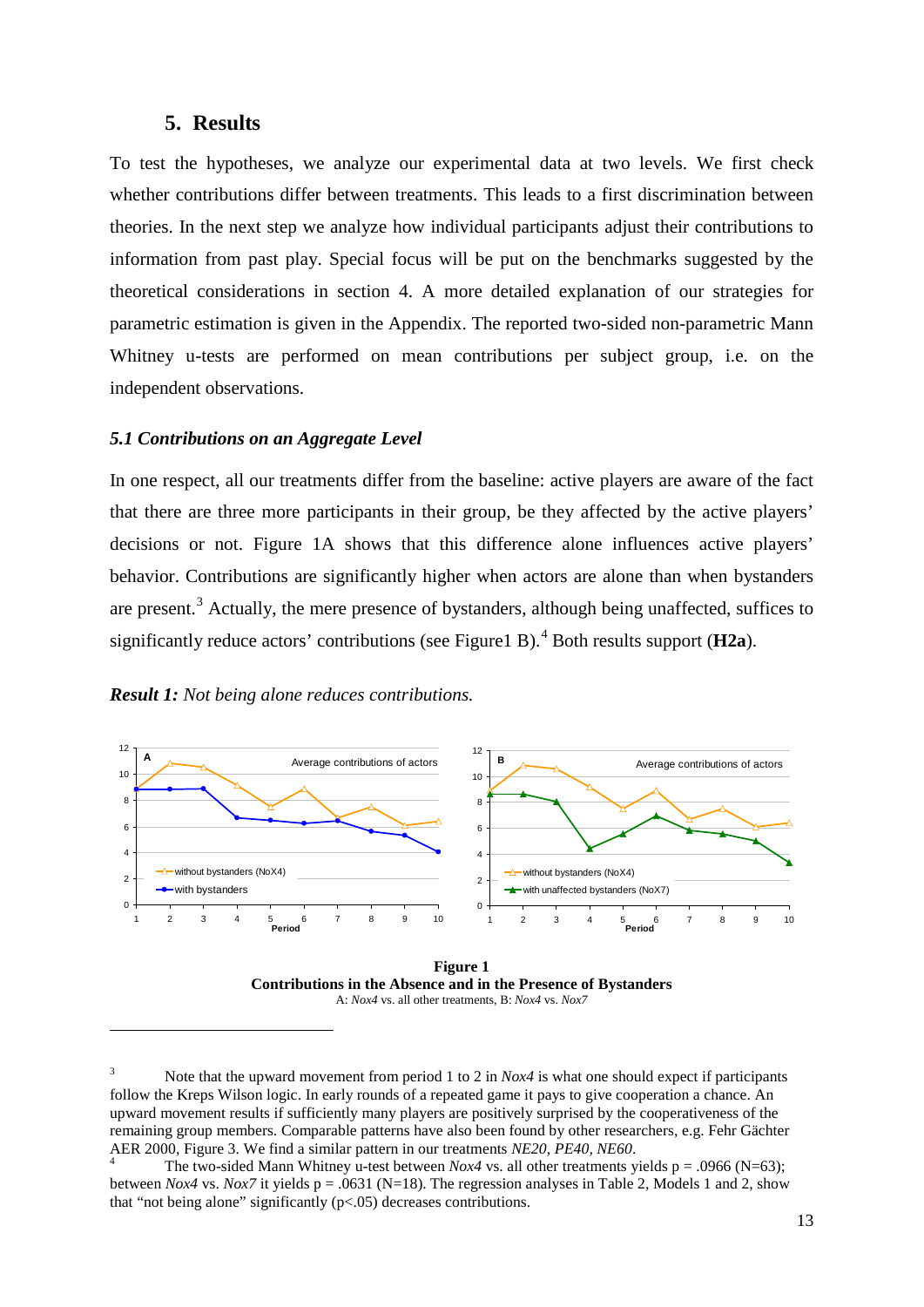|                    | Pooled      | N <sub>0</sub><br>externality |                 | <b>Positive Externality</b> |            | <b>Negative Externality</b> |              |
|--------------------|-------------|-------------------------------|-----------------|-----------------------------|------------|-----------------------------|--------------|
|                    | $\neq$ Nox4 | N <sub>ox</sub> 7             | PE <sub>0</sub> | PE 20                       | PE 40      | <b>NE 20</b>                | <b>NE 60</b> |
| Contribution       | Model 1     | Model 2                       | Model 3         | Model 4                     | Model 5    | Model 6                     | Model 7      |
| not being<br>alone | $-.299*$    | $-.425*$                      | .012            | $-.426*$                    | $-.367*$   | $-.200$                     | $-.369*$     |
| Period             | $-.096***$  | $-.088***$                    | $-.083***$      | $-.081***$                  | $-.099***$ | $-106***$                   | $-.080***$   |
| cut 10             | $-.596***$  | $-.820***$                    | $-.814***$      | $-.836***$                  | $-929***$  | $-943***$                   | $-794***$    |
| cut 20             | $.730***$   | $.421***$                     | $.483**$        | $.542**$                    | $.432*$    | $.363*$                     | .484**       |
| P model            | < 0.001     | < 0.001                       | < 0.01          | < 0.01                      | < 0.01     | < 0.01                      | < 0.001      |
| N                  | 2520        | 720                           | 720             | 720                         | 720        | 720                         | 720          |

<span id="page-16-1"></span>

\*\*\* p < .001, \*\* p < .01, \* p < .05



**Figure 2 Contributions in the Presence or Absence of Positive Externalities** A: Comparing *Nox4* with *PE0*, B: Comparing *Nox4* with *PE 20* and *PE40*

<span id="page-16-0"></span>If the mere presence of bystanders already influences contributions, what happens if active players' contributions to the public good impact on bystander profit? With positive externalities, contributions are significantly lower than absent any bystanders (*Nox4*) if bystanders are sufficiently rich (in *PE20* and *PE40*); however, if bystanders are "poor" (*PE0*), contributions are not distinguishable from the situation without bystanders (see [Figure 2\)](#page-16-0).<sup>[6](#page-16-3)</sup>

<span id="page-16-3"></span><span id="page-16-2"></span><sup>5</sup> A detailed reading and interpretation aid is given in Box B2 in the Appendix.<br><sup>6</sup> Mann Whitney u-test, *PE 0 vs. Nox4*, p = .7235; *PE 20 vs. Nox4*, p = .0574; *PE 40 vs. Nox4*, p = .0843  $(N = 18$  in each comparison). The regression analyses are provided i[n Table 2,](#page-16-1) Models 3-5.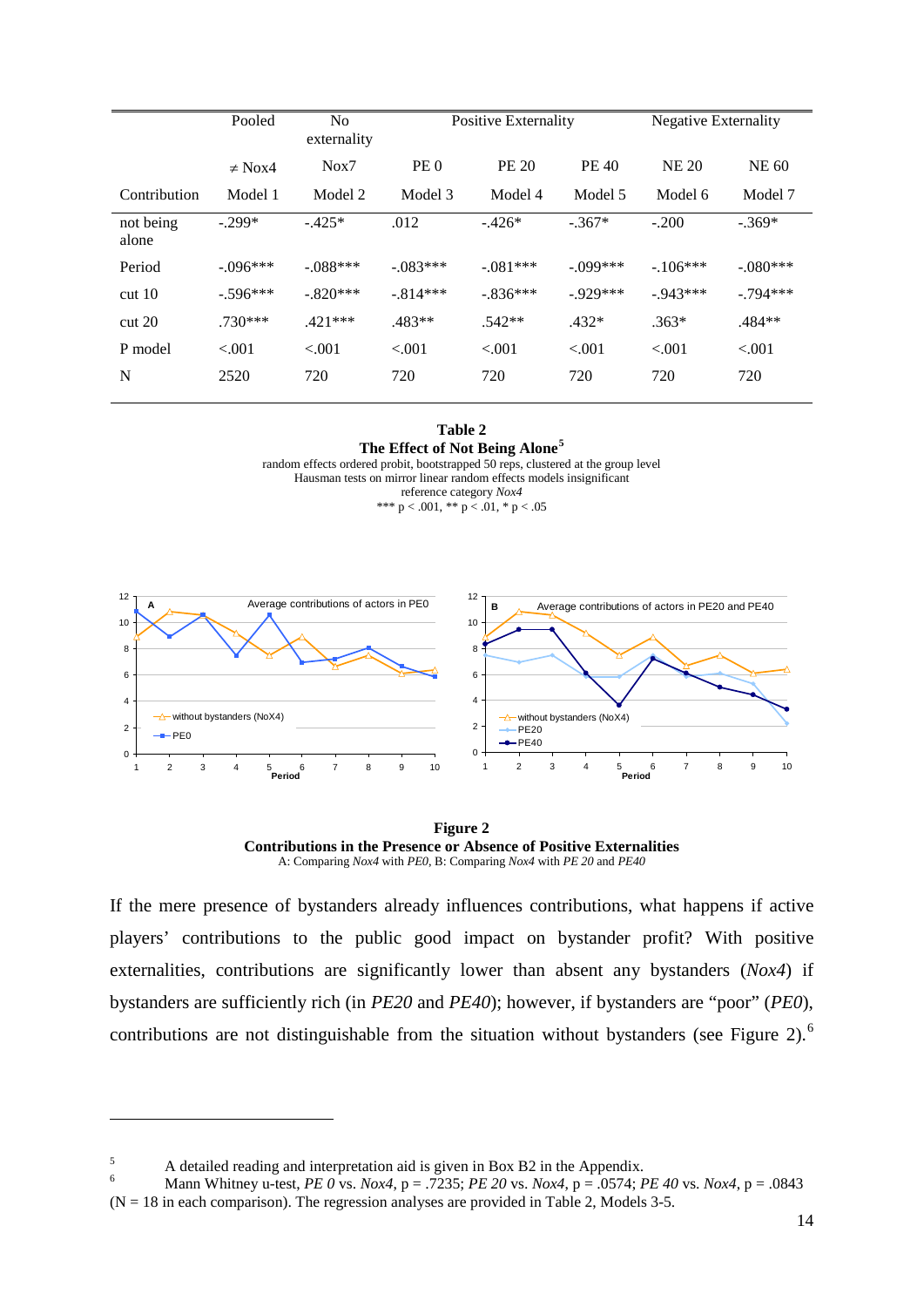Likewise in *NE20* we do not detect any significant difference to the case without bystanders, while we establish a significant difference between *NE60* and *Nox4* (see [Figure 3\)](#page-17-0).<sup>[7](#page-17-1)</sup>



**Contributions in the Presence or Absence of Negative Externalities** A: Comparing *Nox4* with *NE20*, B: Comparing *Nox4* with *NE60*

<span id="page-17-0"></span>*Result 2: Contributions display treatment differences, but different from the mere direction of the externality.*

The fact that contributions are strictly positive in all treatments speaks against narrowly selfinterested subjects that solely maximize their payoff and believe all other participants to do the same (**H1a**). The fact that contributions differ across treatments speaks against narrowly self-interested subjects who contribute because they believe that others gain utility from cooperation (**H1b**) as the sole explanation. Similarly, our results cannot be simply explained by the direction of the externality. The driving force behind our data seems to be more complex than active players being reticent to impose harm on innocent outsiders, and being encouraged to contribute if this pays a double dividend for outsiders. The analysis of contribution dynamics lets us see driving forces more clearly, and lets us address **(H2)**.

## *5.2 Contributions Dynamics*

#### *Cooperation Must Pay*

 $\overline{a}$ 

The [Kreps, Milgrom et al. \(1982\)](#page-32-13) model expects players to cooperate in the finitely repeated game if they believe cooperation will pay. Thus, cooperation should be the more pronounced the more a player experienced that cooperation indeed pays out. By not contributing to the

<span id="page-17-1"></span><sup>7</sup> Mann Whitney u-test, *NE 60* vs. *Nox4*, p = .0698; *NE 20* vs. *Nox4*, p = .5957 (N = 18 in each comparison). The regression analyses are provide[d Table 2,](#page-16-1) Models 6&7.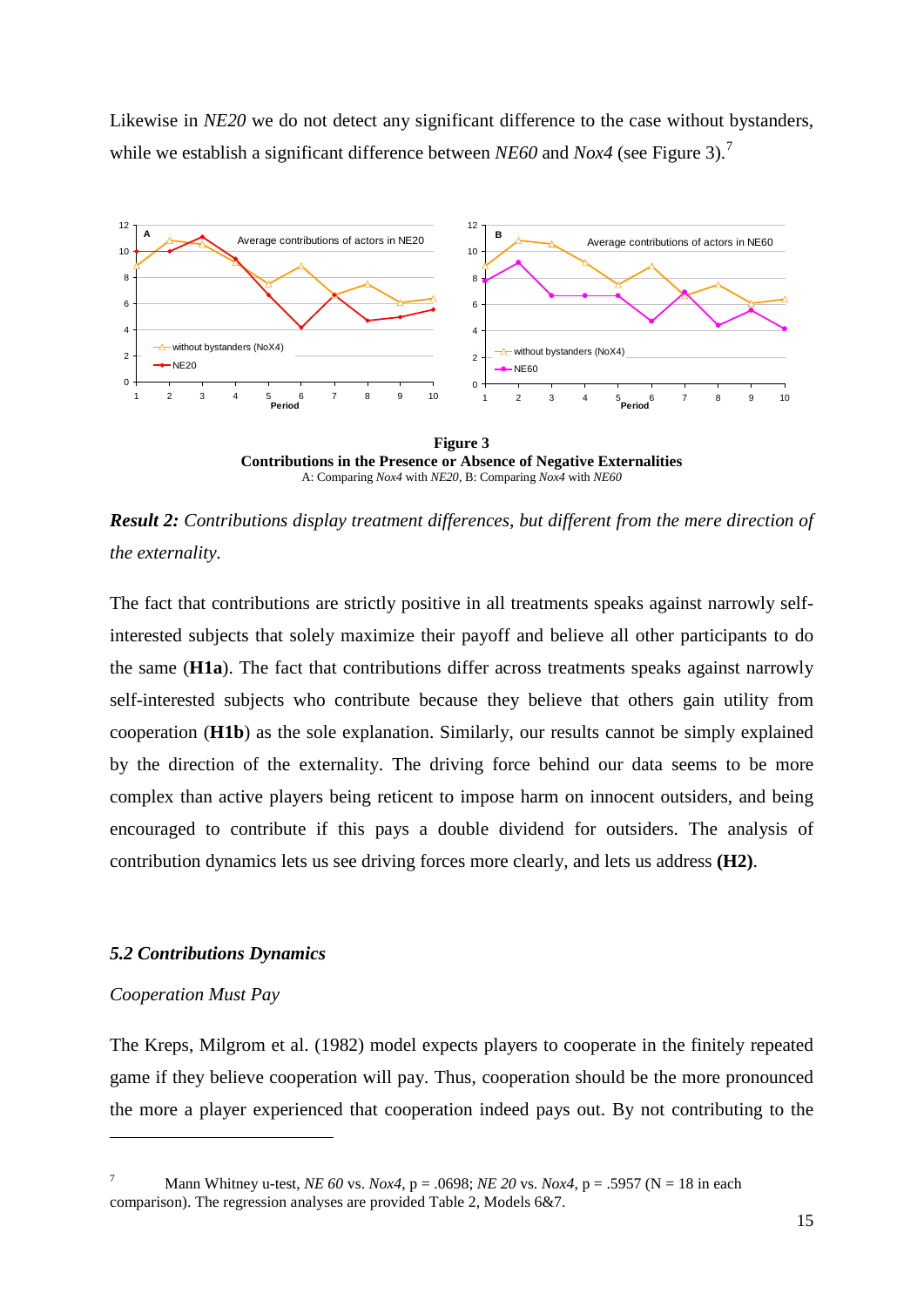project a participant can make sure to have at least her endowment as a payoff, irrespective of what the remaining active players do. This is why, as a benchmark of whether cooperation has paid, we compare last round's payoff to the endowment of 20.

The fixed effects model in Table  $3<sup>8</sup>$  $3<sup>8</sup>$  $3<sup>8</sup>$  shows that participants are indeed sensitive to whether cooperation has paid in the past period. The more the payoff exceeded 20, the more a participant increases her contribution in the subsequent period. Actually, given the constant is significant and negative, it is not enough for the payoff to be slightly above 20 to induce participants to increase their contributions. The regression predicts that increases require a payoff of at least 27.<sup>[9](#page-18-2)</sup> While the coefficient for past payoffs in the random effects model is squarely inconsistent, this model indicates that there are no significant treatment differences. Conditional on the difference between the past period's payoff and 20, neither the direction of the externality nor the size of the bystanders' endowment has explanatory power.

| $contr_{i,t} - contr_{i,t-1}$ | random effects | fixed effects |
|-------------------------------|----------------|---------------|
| $\pi_{i,t-1}$ – 20            | .139***        | $.200***$     |
| Nox7                          | $-146$         |               |
| PE <sub>0</sub>               | $-.288$        |               |
| PE20                          | $-143$         |               |
| <b>PE40</b>                   | $-.125$        |               |
| <i>NE20</i>                   | $-139$         |               |
| <b>NE60</b>                   | .039           |               |
| cons                          | $-.985+$       | $-1.365***$   |
| N                             | 2268           | 2268          |
| p model                       | < .001         | < .001        |
| $R^2$ within                  | .2999          | .1210         |
| $R^2$ between                 | .0517          | .0450         |
| $R^2$ overall                 | .2220          | .2227         |

**Table 3 Sensitivity to Past Payoff** Fixed effects instrumental variables regressions  $\pi_{i,t-1}$  – 20 instrumented by  $\sum_{i=1}^{N} contr_{i,t-1}$  $\mu_{t,t-1}$  zo instrumented by  $\sum_{j\neq t}$  contriguous standard errors from bootstrap, 50 reps, random draws of entire groups \*\*\* p < .001, \*\* p < .01, \* p < .05, + p < .1

<span id="page-18-0"></span>In line with previous experimental observations we thus find

*Result 3: Subjects conditionally cooperate by increasing contributions when last period's payoff exceeded the endowment and by reducing contributions when contributing has not paid*

<span id="page-18-1"></span><sup>&</sup>lt;sup>8</sup> For a detailed explanation of our estimation strategy see Appendix B3.<br><sup>9</sup> 1.365/.02 = 6.825.

<span id="page-18-2"></span>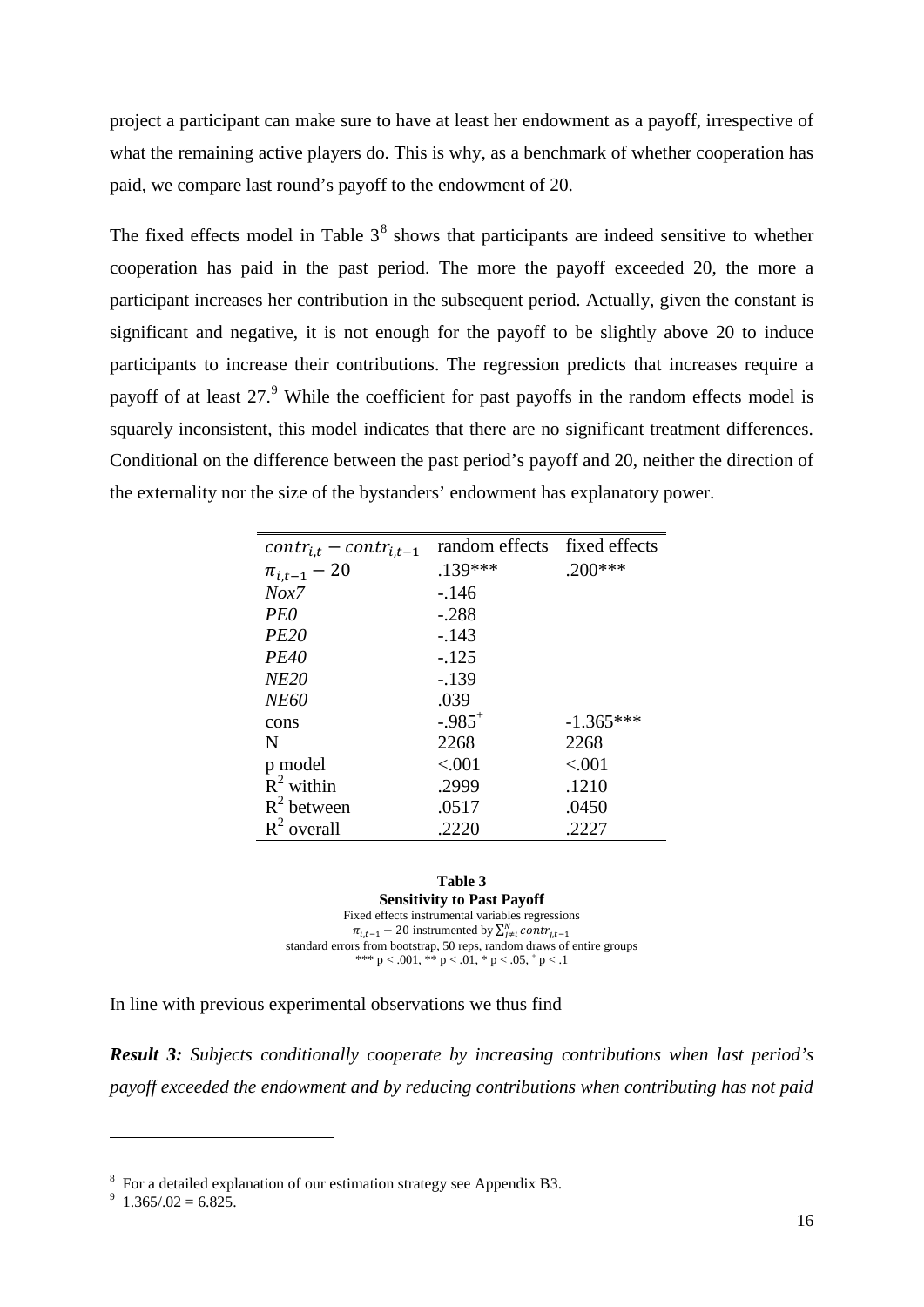This result clearly supports (**H1b**). However, as mentioned above, if this would already be the entire story, we should not expect to observe the pronounced (unconditional) treatment differences. In the following we thus investigate whether treatment differences may result from payoff comparisons, as suggested by models of inequity aversion.

## *Payoff Differences Matter*

If social preferences in the form of inequity aversion contribute to the explanation of contribution behavior, active players should react to the experiences they are making in comparative terms, both in comparison with the other active players and, critically, with passive bystanders. To test this, we analyze the influence of last round payoff differences on the adjustment of participants' contributions over time.

| $contr_{i,t} - contr_{i,t-1}$       | random effects | fixed effects |
|-------------------------------------|----------------|---------------|
|                                     | $.186***$      | $.248***$     |
| $\pi_{i,t-1}$<br>$\pi_{j,t-1}$<br>३ |                |               |
| $i \neq i$                          |                |               |
| Nox7                                | $-.309$        |               |
| PE0                                 | $-.278$        |               |
| <b>PE20</b>                         | $-.309$        |               |
| <i>PE40</i>                         | $-.278$        |               |
| <b>NE20</b>                         | $-.216$        |               |
| <b>NE60</b>                         | $-.123$        |               |
| cons                                | $-.278$        | $-.494***$    |
| N                                   | 2268           | 2268          |
| p model                             | < 0.0234       | < .001        |
| $R^2$ within                        | .4613          | .2254         |
| $R^2$ between                       | .0809          | .0734         |
| $R^2$ overall                       | .3514          | .3521         |

**Table 4 Sensitivity to Payoff Comparisons with other Active Players** Fixed effects instrumental variables regressions  $\pi_{i,t-1} - \frac{1}{3} \sum_{j \neq i} \pi_{j,t-1}$  instrumented by  $\sum_{j \neq i}^{N} contr_{j,t-1}$ z-statistic for coefficient from mixed effects regression of lagged differences to remaining active players on their lagged average contributions 26.28, so that instrument is not weak standard errors from bootstrap, 50 reps, random draws of entire groups \*\*\* p < .001, \*\* p < .01, \* p < .05,  $^{\circ}$  p < .1

In Table 4 the regressor for last period's difference between the own payoff and the mean payoff of the remaining active players is highly significant. The positive coefficient shows adjustment to the mean. If the player has outperformed her peers, she increases her contribution. By contrast, the payoff difference is negative if she had contributed more than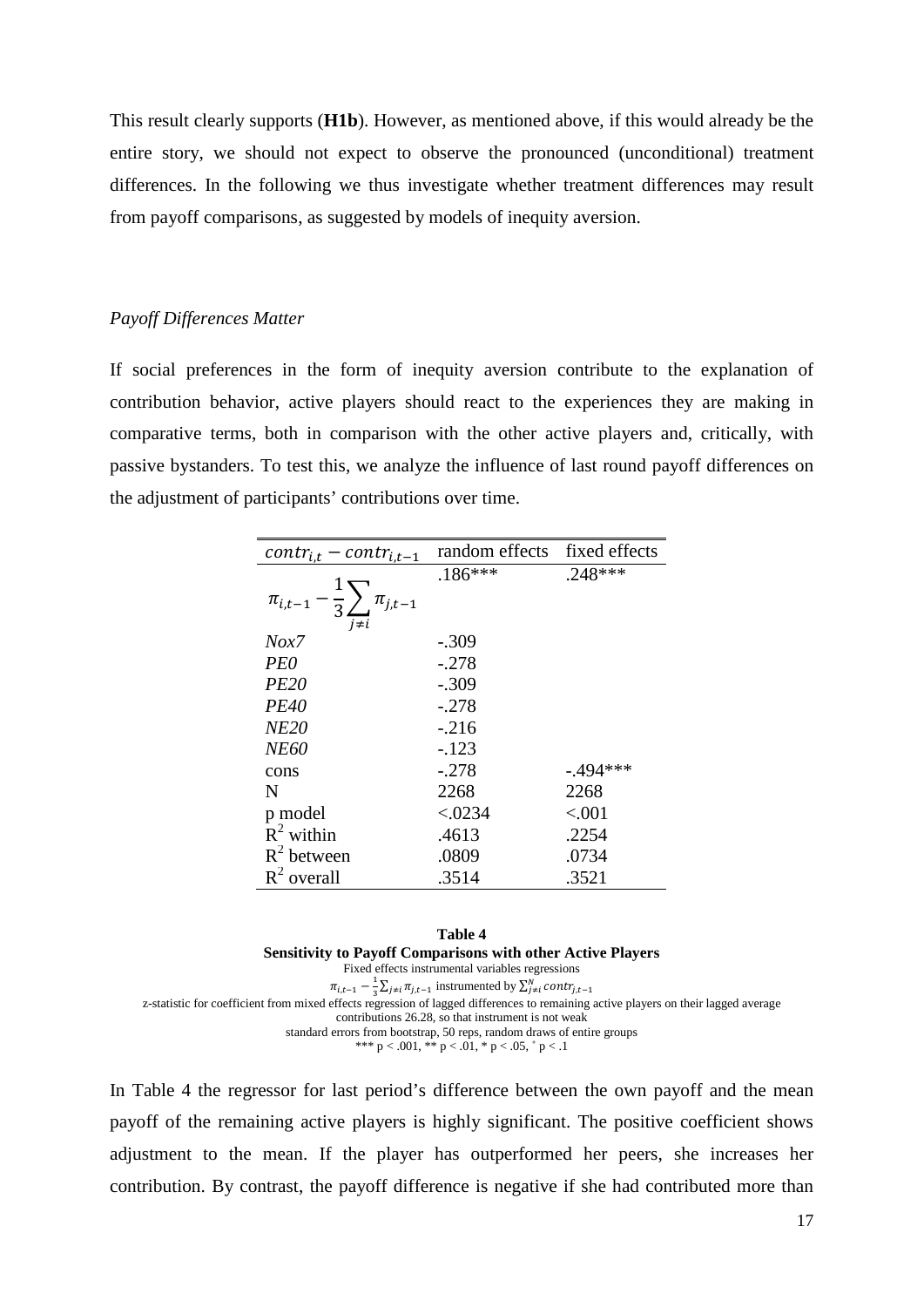the average. The positive coefficient of a negative independent variable implies that such participants reduce their contributions in the subsequent period. The fixed effects regression predicts that participants decrease their contributions as long as the negative constant is not offset by a payoff advantage of at least two over the remaining active players.<sup>[10](#page-20-0)</sup> Again, the (inconsistent) random effects model indicates that, conditional on the comparison with the remaining active players, there are no treatment differences.

| $contr_{i,t} - contr_{i,t-1}$ | random effects | fixed effects |
|-------------------------------|----------------|---------------|
| $\pi_{i,t-1} - \pi_{b,t-1}$   | $.127**$       | $.181***$     |
| <i>PEO</i>                    | $-1.799*$      |               |
| <i>PE20</i>                   | .662           |               |
| <i>PE40</i>                   | $3.244*$       |               |
| <i>NE20</i>                   | $-0.752$       |               |
| <b>NE60</b>                   | $4.614**$      |               |
| cons                          | $-1.084*$      | $.095^{+}$    |
| N                             | 1944           | 1944          |
| p model                       | .1738          | .0001         |
| $R^2$ within                  | .2670          | .1103         |
| $R^2$ between                 | .0547          | .0001         |
| $R^2$ overall                 | .1965          | .0267         |

*Result 4***:** *Payoff comparisons to the other actors guide actors' contributions: actors adjust their contribution in the direction of the mean of other actors' last period's contribution* 

#### **Table 5 Sensitivity to Payoff Comparisons with Bystanders** Fixed effects instrumental variables regressions  $\pi_{i,t-1} - \pi_{b,t-1}$  instrumented by  $\sum_{j\neq i}^{N} contr_{j,t-1}$ z-statistic for coefficient from mixed effects regression of lagged differences to remaining active players on their lagged average contributions 40.91, so that instrument is not weak standard errors from bootstrap, 50 reps, random draws of entire groups<br>\*\*\* p < .001, \*\* p < .01, \* p < .05,  $\frac{+}{x}$  p < .1

The adjustment of actors' contributions in the direction of the mean of other actors' last period's contribution may be driven by subjects holding intention based preferences, interdependent other regarding preferences, by repeated game effects, as discussed above, or by subjects holding social preferences in the form of inequity aversion. Payoff comparison to the bystanders should only matter if the last explanation holds true. In Table 5, we analyze how participants react to past differences between their own and bystander profit. The regressor is significant and positive. Thus, whenever there are bystanders, comparing their payoff with them guides active players' behavior. The direction of the bystanders' influence

<span id="page-20-0"></span> $10$  .494/.248 = 1.99.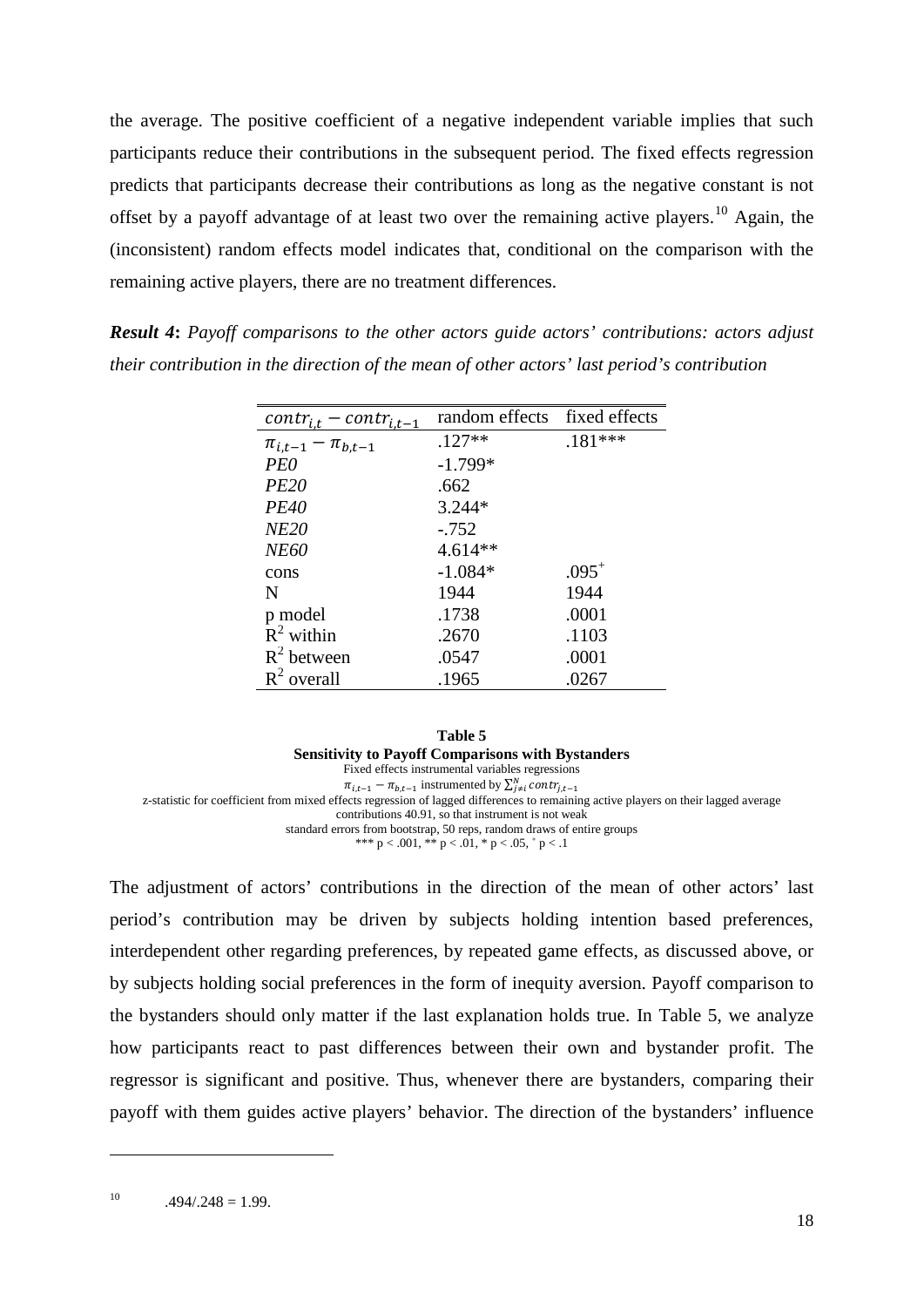depends on the sign of the payoff difference between actors and bystanders. When this difference is positive, i.e. when actors outperform bystanders, payoff comparisons to bystanders induce active players to increase contributions. When, however, bystanders have outperformed actors, their presence reduces contributions, no matter whether actors' contributions actually affect bystanders or not. Thus, bystander comparisons and in particular the desire not to fall back behind bystanders explain the high contributions in *PE0* and *NE20*, as seen in Figure 2A and Figure 3A, and the lower contributions in *PE40* and *NE60*, as seen in Figure 2B and Figure 3B. Both observations are supportive for (**H2b**).

The (inconsistent) random effects model in Table 5 suggests that active players are not only sensitive to comparative performance in the immediate past, but also react to the comparative position to the bystanders. By the design of the experiment in *PE40* and *NE60* active players are always outperformed by bystanders, hence  $\pi_{i,t-1} - \pi_{b,t-1}$  is always negative. The positive treatment effect indicates that the reaction to payoff comparisons with bystanders is dampened. Active players do not reduce their contributions whenever they have been outperformed by bystanders, but only if they have fared much worse than bystanders.<sup>[11](#page-21-0)</sup> By the same token, if the design of the experiment already makes sure that active players outperform bystanders (i.e. in *PE0*), they do not always react to this experience by an increase in contributions. This difference must be substantial if it is to trigger an upward adjustment.<sup>[12](#page-21-1)</sup>

[Figure 4](#page-22-0) shows in which way payoff comparisons with passive bystanders are critical for treatment differences. In two treatments, contributions are not significantly different from the baseline *Nox4*: in *PE0* and in *NE20*. This is precisely the treatments where the active players (almost) always outperform bystanders. In the remaining treatments, at least some active players sometimes are worse off than bystanders. These are the treatments where contributions are lower than in a group with no bystanders.

*Result 5: Payoff comparisons to bystanders guide actors' contributions. In particular, actors do not want to fall behind bystanders*

<span id="page-21-0"></span><sup>&</sup>lt;sup>11</sup> In *PE40*, this requires a difference of more than 25 tokens (3.244/.127 = 25.54). In *NE60*, the model predicts a reduction of contributions if bystanders outperformed the active player by at least 36 tokens  $(4.614/127 = 36.33)$ . In both treatments, the cutoff is below the mean difference between active players and bystanders.

<span id="page-21-1"></span><sup>&</sup>lt;sup>12</sup> Specifically, the difference must be above 14 tokens (1.799/.127 = 14.13). This is, however, below the mean difference.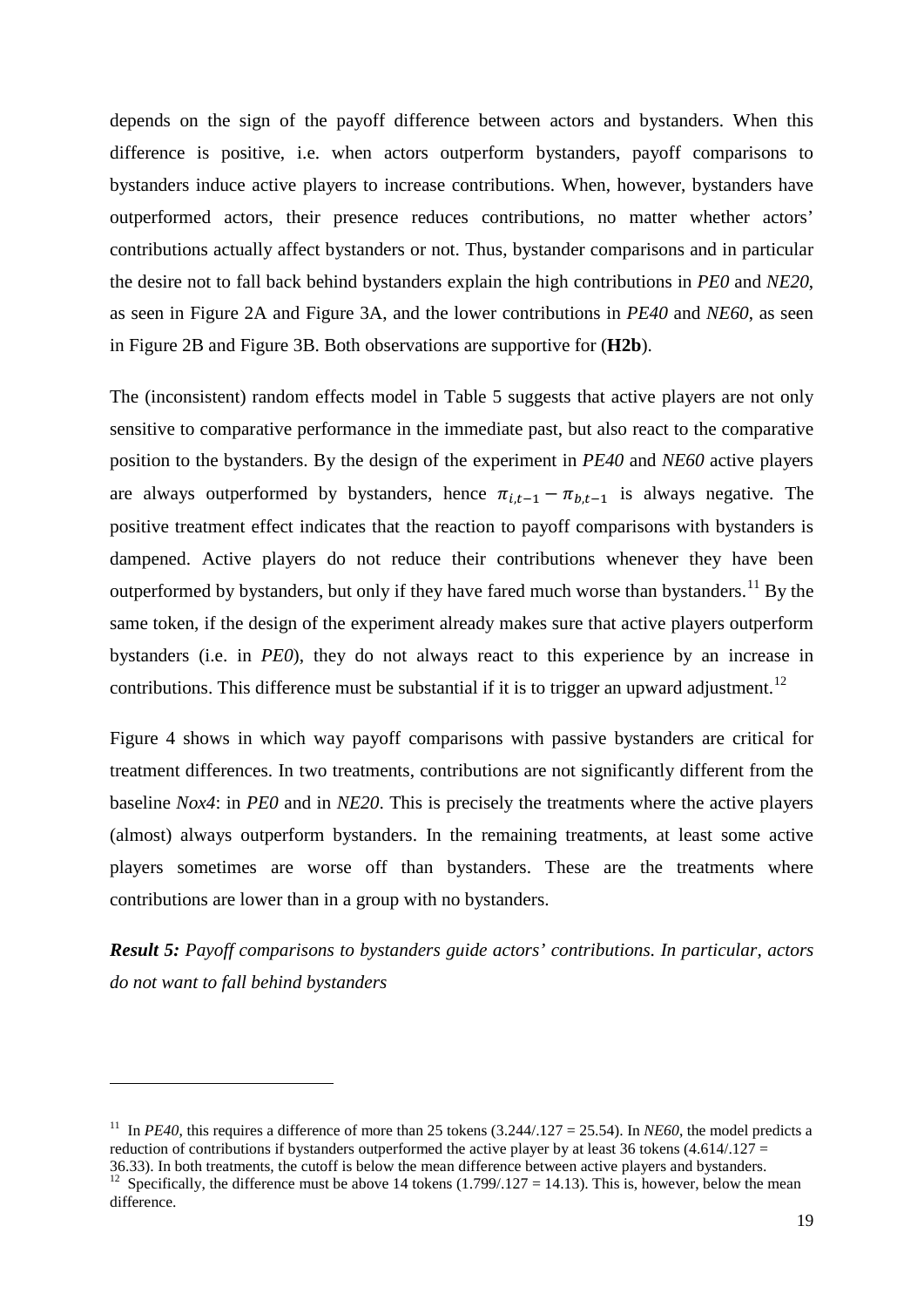

<span id="page-22-0"></span>

# **6. Conclusions**

Local public goods frequently spill over to bystanders by either bestowing a windfall profit or by inflicting harm on them. In this paper we show that externalities on bystanders reduce the willingness to contribute to a public good whenever actors risk a competitive disadvantage, compared with bystanders. Actually, the mere salience of a benchmark group suffices to dampen the willingness to contribute to a public good. We explain these findings by the interaction of two effects: sensitivity to the cooperativeness of other active players and, at the same time, the concern for comparative performance. Individual payoff comparisons with respect to the other actors as well as individual bystanders drive contributions down. As long as they cannot fall behind bystanders, actors contribute as much to their joint project as if bystanders were not present. Even a windfall profit for bystanders may be tolerable as long as the additional gain does not make bystanders more prosperous than those contributing to the public good. By contrast if active players run the serious risk of receiving a smaller payoff than bystanders, this second conflict induces them to contribute less.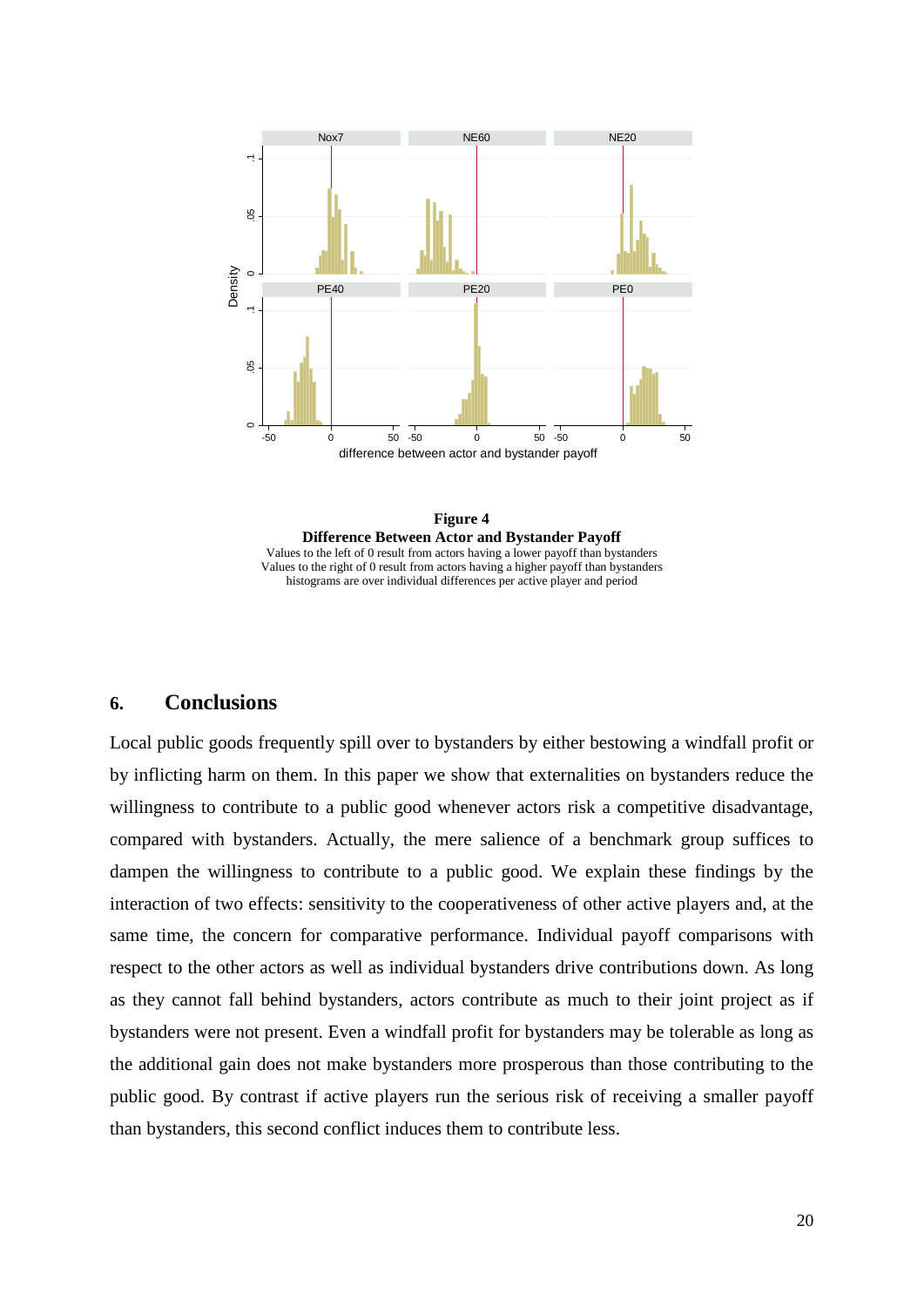One must, of course, be cautious when deriving recommendations for institutional design from lab results; context may well suggest otherwise. That said, our findings might help policy makers understand why some social dilemmas are particularly hard to dissolve. According to our results, the proper definition of groups is crucial to whom individuals compare themselves. In particular the comparison of *Nox4* with *Nox7* suggests that the perception of a larger reference group matters even if membership is not at stake. It suffices if a political intervention changes which reference group is made salient. If the reference group transcends the set of active members, voluntary contributions to a public good entail two risks at a time: the risk of being exploited by free-riders at the interior, and the risk of falling behind the external benchmark. Note that such interventions leave the structure of the game unchanged. All that is affected is group construction. When a village close to the national border joins a cross-border association of municipalities, as in the Trans European regions, other members of the association become a natural benchmark for comparisons. A striking example was German reunification. Economically, the new Länder would have been much better off had they tolerated a considerably weaker currency, substantially lower wages, and a less generous system of social security. Yet politically it was impossible not to treat them equally. At the then time the issue was not discussed in these terms. Yet arguably the willingness to voluntarily contribute to the many public goods without which an industrialized country cannot thrive could not have been created in the East, had Easterners had reason to perceive themselves as citizens of second-class.

By contrast, if the difference in prosperity is unquestionable, the fact that they are bestowing a windfall profit on outsiders might not prevent groups from contributing to a joint project. This might, for instance, explain why most industrialized countries have helped create international organizations like the World Trade Organization, even if their efforts also were to the benefit of threshold countries. While the willingness to tolerate positive spillovers may often be normatively desirable, a lack of reticence to impose harm on outsiders is more troubling. Actually, our experimental findings even indicate that insiders might find the negative side effect desirable, precisely because this helps reduce the original distance between themselves and another group. Against this backdrop, it is at least partly comforting that the effect seems less likely if insiders perceive outsiders as inferior. If their individual and social superiority is not at risk, they are not likely to cooperate more fiercely precisely because this harms outsiders.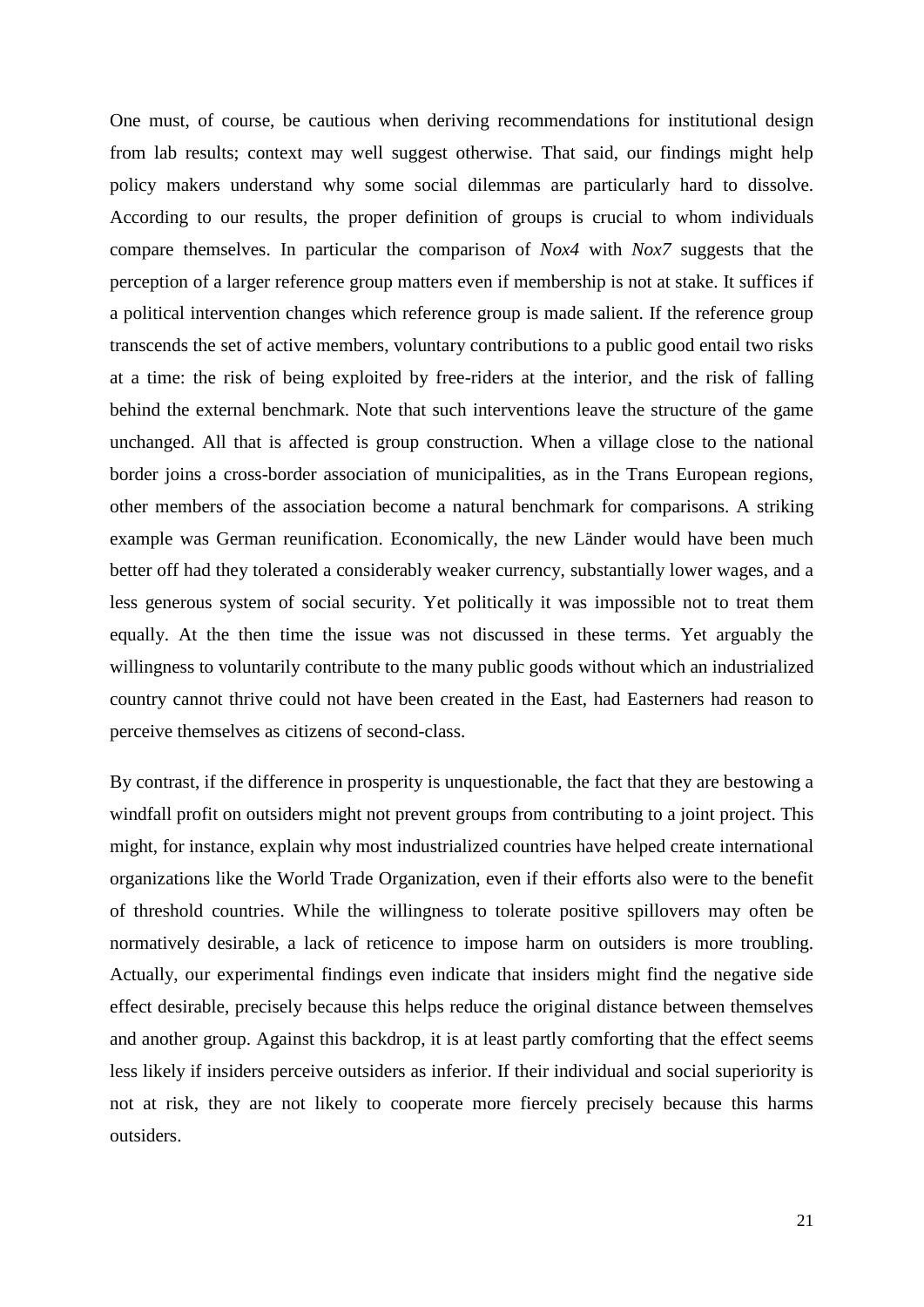# **Appendix A Instructions**

The following instructions are a translation of the German instructions to *PE20*

## **Instructions**

## **General Information**

• At the beginning of the experiment you will be randomly split into **3 groups of 7 members**. During the whole experiment you will only interact with members of your group.

• The experiment consists of **3 phases**. First you will be informed about phase 1. You will learn about the rules of the next phase as soon as the previous phase has been terminated. **Please note**: The decisions you make in one phase **do not affect** the range of possibilities you have at your disposal in any later phases.

#### **Information for phase 1:**

• There are **two types** of players: **active** and **passive players**. There are **4 active players** and **3 passive players**. At the beginning of phase 1 it will be randomly determined whether you are an active or a passive player. Your type will remain unchanged for the whole duration of phase 1.

- You play **10 rounds**, every round will have the same structure.
- Each **active** and each **passive** player receives an **endowment of 20 points in each round.**

**Active players**: Each active player has to decide how many of the 20 points he/she wants to **contribute** to the public good. All points contributed to the public good will be **multiplied by 1.6** and **equally** split among all 4 active players, i.e. for every point contributed to the public good by an active player, every **active player receives 0.4 (=1.6/4).** Points not contributed to the public good will stay with the player. More precisely, each active player has to choose one of the following three options:

- **Contribute** 0 points and keep 20 points,
- **Contribute** 10 points and keep 10 points or
- **Contribute** 20 points and keep 0 points

**Passive players**: Passive players cannot contribute to the public good. The payoff of the passive players depends on the contributions of the active players. For each point contributed to the public good by an active player, each passive player receives **0.2 points**.

**Payoff per round:**

for **active players:**  $20$  – points contributed  $+ 0.4$  x sum of the contribution of all active players

for **passive players:**  $20 + 0.2x$  sum of the contribution of all active players

#### **Example**

If the four active players contribute 0, 10, 10 und 20 (arranged by amount), the sum of contributions by all active players is 40 and each active player receives  $0.4x40=16$  from the joint project. The individual payoffs per round of the **active players** depend on the amounts contributed and are:

- for the player who contributed 0:  $20 0 + 16 = 36$
- for the player who contributed 10:  $20 10 + 16 = 26$  and
- for the player who contributed 20:  $20 20 + 16 = 16$ .
- •

The payoff per round for each **passive player** is  $20 + 0.2x40 = 28$ .

#### **Payoff**

Each player receives a base rate of **€ 4** once. At the end of the experiment the points will be paid in Euro with the exchange rate: **10 points** are **0.15 €**.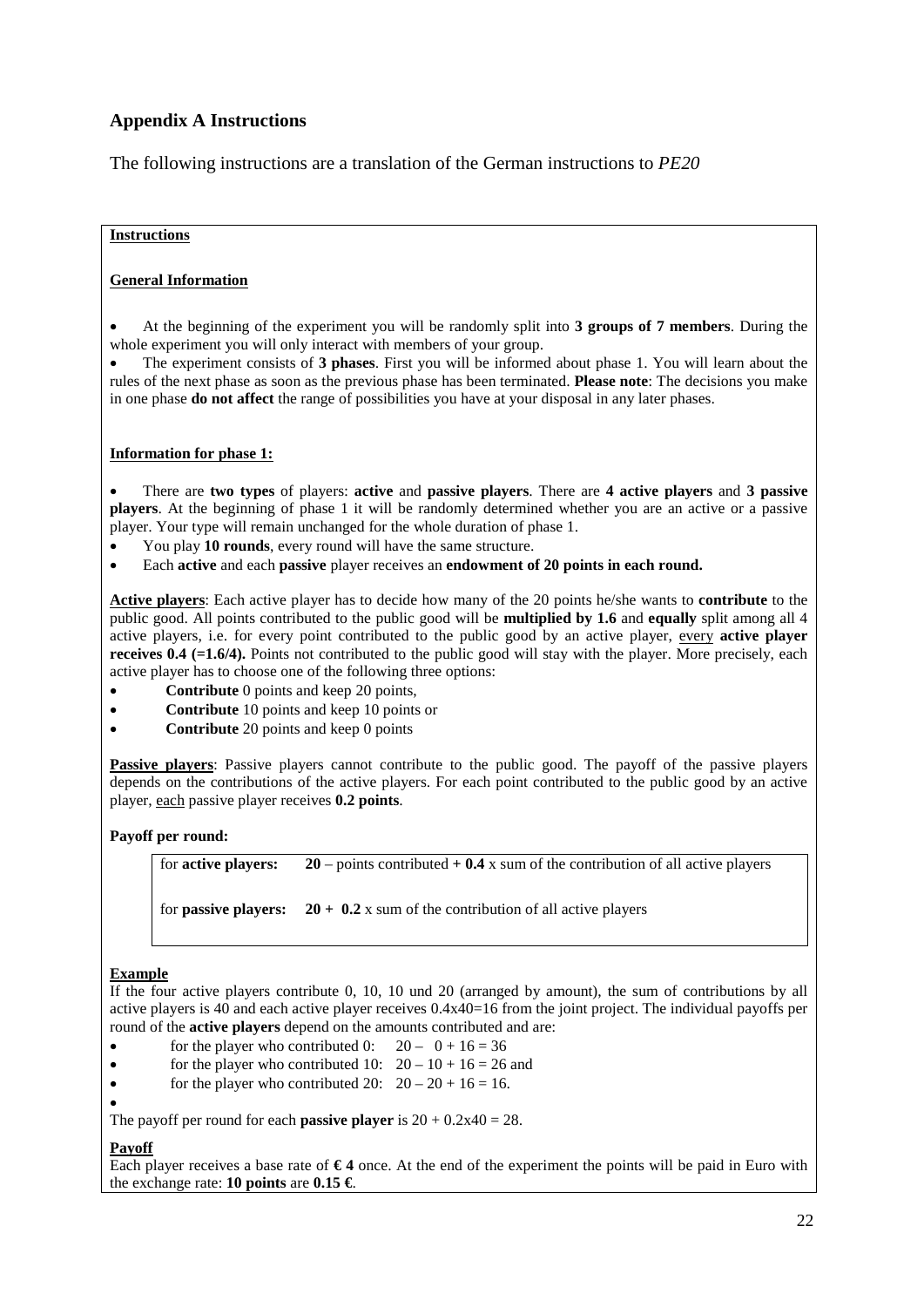All other *PE* instructions were analogous. Instructions in *NE* differ in the passage describing the passive player, the passage describing the payoff and the example. In *NE20*, these parts read as:

**Passive players**: Passive players cannot contribute to the public good. The payoff of the passive players depends on the contributions of the active players. For each point contributed to the public good by an active player, each passive player receives a deduction of **0.2 points**. **Payoff per round:**

for **active players:**  $20$  – points contributed  $+ 0.4$  x sum of the contribution of all active players

for **passive players:**  $20 - 0.2x$  sum of the contribution of all active players

#### **Example**

If the four active players contribute 0, 10, 10 und 20 (arranged by amount), the sum of contributions by all active players is 40 and each active player receives  $0.4x40=16$  from the joint project. The individual payoffs per round of the **active players** depend on the amounts contributed and are:

- for the player who contributed 0:  $20 0 + 16 = 36$
- for the player who contributed 10:  $20 10 + 16 = 26$  and
- for the player who contributed 20:  $20 20 + 16 = 16$ .

The payoff per round for each **passive player** is  $20 - 0.2x40 = 12$ .

Instructions in the control treatment *Nox7* differ in the passage describing the passive player,

the passage describing the payoff and the example. These parts read as:

Passive players: Passive players cannot contribute to the public good. The payoff of the passive players does also not depend on the contributions of the active players.

**Payoff per round:**

for **active players:**  $20$  – points contributed  $+ 0.4$  x sum of the contribution of all active players

for **passive players: 20**

#### **Example**

If the four active players contribute 0, 10, 10 und 20 (arranged by amount), the sum of contributions by all active players is 40 and each active player receives  $0.4x40=16$  from the joint project. The individual payoffs per round of the **active players** depend on the amounts contributed and are:

- for the player who contributed 0:  $20 0 + 16 = 36$
- for the player who contributed 10:  $20 10 + 16 = 26$  and
- for the player who contributed 20:  $20 20 + 16 = 16$ .

The payoff per round for each **passive player** is 20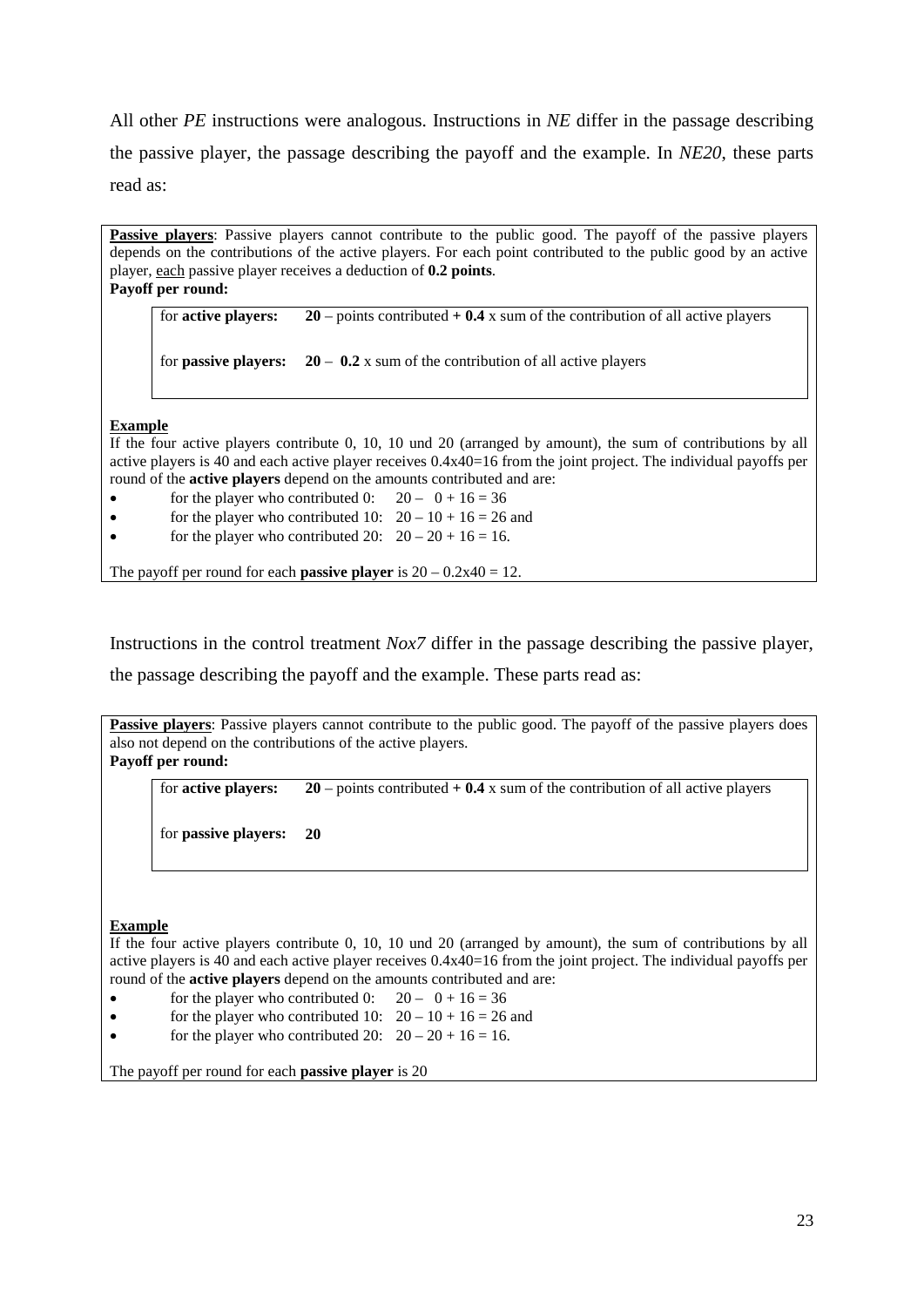#### **Appendix B. Supplementary material**

### **Predictions of the Fehr-Schmidt (1999) model**

In the presence of bystanders, inequity may occur with respect to both the other actors and the bystanders. Then, the Fehr-Schmidt model reads as:

$$
u_i^A = \pi_i^A
$$
  
\n
$$
-\frac{\alpha_i}{n_A + n_B - 1} \left[ \sum_{\substack{j=1 \ j \neq i}}^{n_A} \max \{ \pi_j^A - \pi_i^A, 0 \} + n_B \max \{ \pi^B - \pi_i^A, 0 \} \right]
$$
  
\n(3)  
\n
$$
-\frac{\beta_i}{n_A + n_B - 1} \left[ \sum_{\substack{j=1 \ j \neq i}}^{n_A} \max \{ \pi_i^A - \pi_j^A, 0 \} + n_B \max \{ \pi_i^A - \pi^B, 0 \} \right]
$$
  
\n
$$
\beta_i \leq \alpha_i, \quad 0 \leq \beta_i < 1
$$

The utility of actor *i* is composed of the actor's monetary payoff  $\pi_i^A$ , reduced by the utility loss from disadvantageous payoff differences (second line in (3)) and the utility loss from advantageous payoff differences (third line in (3)). Actors weight disadvantageous inequality with  $\alpha_i$  and advantageous inequality with  $\beta_i$ .

The unique Nash equilibrium under the assumption of monetary payoff maximization, i.e. complete free-riding of all actors, is also an equilibrium in this version of the Fehr-Schmidt model. In their Proposition 4 Fehr and Schmidt (1999) derive necessary conditions for equilibria in the standard public goods game. We extend this proposition to the case of bystanders and apply it to our treatment parameterizations. As in FS, let *k* denote the number of players with  $a + \beta_i < 1$ . These players have no (marginal) incentive to contribute to the public good, because the cost of 1 of contributing one unit is not compensated by the monetary return *a* of this unit and the non-monetary benefit from reducing advantageous inequality  $\beta_i$ . For these players free-riding is a dominant strategy. If the number of these "free-riders" is sufficiently high, there is no cooperation in equilibrium. Precisely, if

(4) 
$$
k > \begin{cases} \frac{1}{2}a(n_A - 1) & \text{for treatment Nox4} \\ \frac{1}{2}a(n_A - 1) + \frac{1}{2}n_Bb & \text{for treatments Nox7, PE0, NE20} \\ \frac{1}{2}a(n_A - 1) - \frac{1}{2}n_Bb - n_B(1 - a) & \text{for treatments PE20, PE40, NE60} \end{cases}
$$

there is a unique equilibrium with zero contributions for all actors. The critical value of *Nox4* corresponds to the one in the standard public goods game (cf. Prop. 4b of FS). In the presence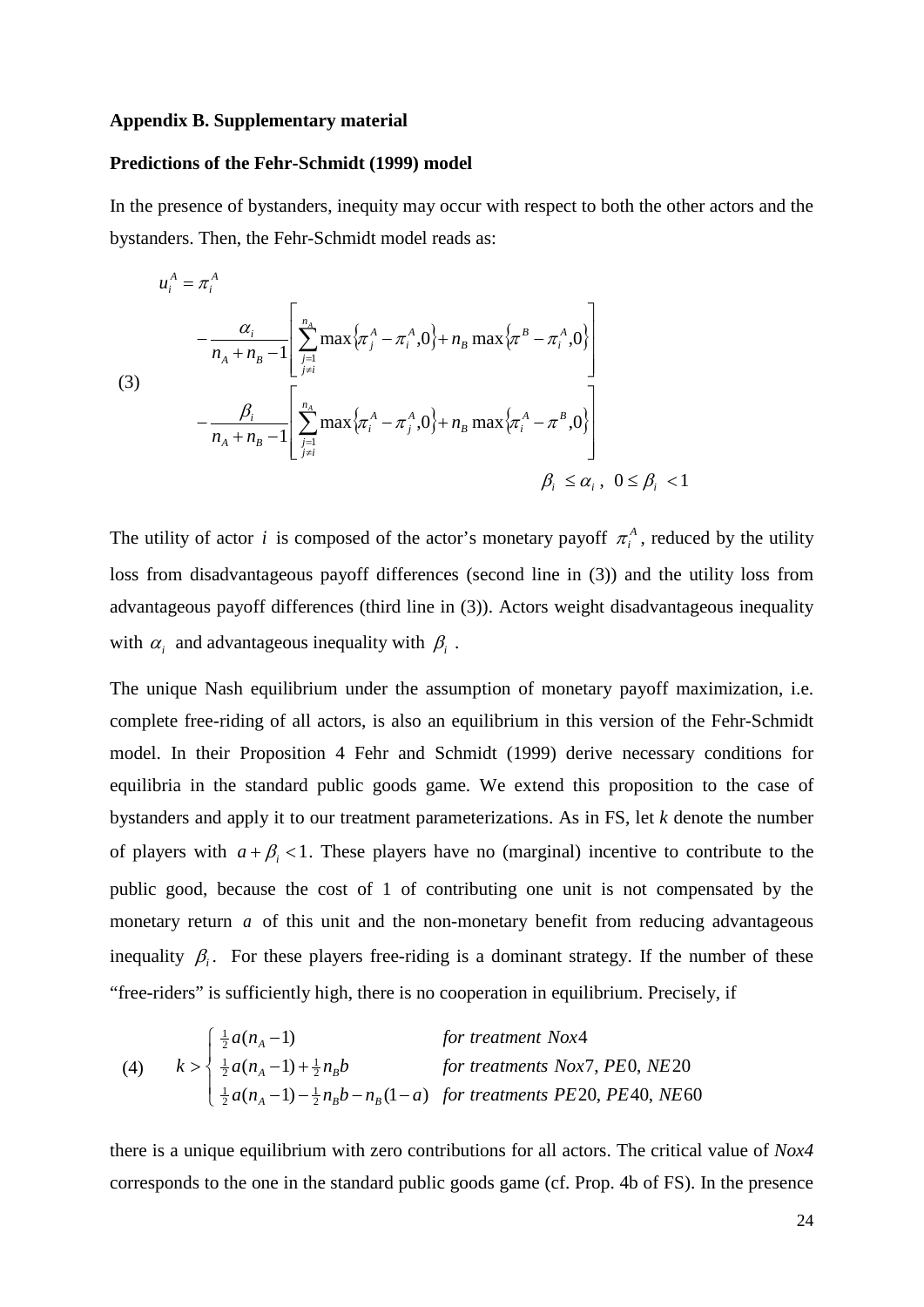of bystanders the comparison to bystanders enters the actors' profitability calculations. The number of "free-riders" that is "tolerable" for an equilibrium with positive contributions then depends on the number of bystanders  $n<sub>B</sub>$  and the difference in the marginal benefits of actors and bystanders  $a - b$ . The presence of unaffected bystanders ( $n<sub>B</sub> > 0$  and  $b = 0$ ), as in *Nox7*, does not change the critical value of *k* as compared to *Nox4*. Absent any bystanders ( $n<sub>B</sub> = 0$ ), the second and third distinction in inequality (4) coincide with the first one.

Table B1 provides the critical values for *k* in our treatment parameterization. The negative critical values in *PE20*, *PE40*, and *NE60* express that the equilibrium with zero contributions of all players is the unique equilibrium, even if there is no single player satisfying  $a + \beta_i < 1$ . In *Nox4, Nox7*, *PE0*, and *NE20*, however, there might be positive contribution equilibria, but only if there are <u>no</u> players satisfying  $a + \beta_i < 1$ . The final column of table B1 shows that in these treatments equilibria with positive contributions are possible if all actors heavily suffer from advantageous inequality, i.e. have very high  $\beta$  values. All treatments demand for even more extreme aversion to advantageous inequality than the control *Nox4*. In their part (c) of proposition 4, FS additionally deduce conditions for the existence of asymmetric equilibria in which the players with  $a + \beta_i < 1$  contribute 0, while the others contribute positive amounts. These are possible, if the number of players with  $a + \beta_i < 1$  is even lower than the bounds deduced in (4). These calculations can also be generalized to the case of bystanders. We will, however, refrain from presenting them here, because – as shown in table  $B1$  – our treatments do not "tolerate" even a single player with  $a + \beta_i < 1$ . This means that our treatments do not allow for asymmetric equilibria.

| Treatment       | Critical value for the number $k$ | Minimum aversion against advantageous            |
|-----------------|-----------------------------------|--------------------------------------------------|
|                 | of players with $a + \beta_i < 1$ | inequity for (10,10,10,10) and (20,20,20,20)     |
|                 |                                   | to be a FS-equilibria                            |
| Nox4            | 0.6                               | $\beta_i > \frac{3}{5} = 0.60$ $\forall i$       |
| Nox7            | 0.6                               | $\beta_i > \frac{3}{4} = 0.75$ $\forall i$       |
| PE <sub>0</sub> | 0.9                               | $\beta_i > \frac{2}{3} \approx 0.67$ $\forall i$ |
| <b>PE20</b>     | $-1.5$                            |                                                  |
| <b>PE40</b>     | $-1.5$                            |                                                  |
| <b>NE20</b>     | 0.3                               | $\beta_i > \frac{6}{7} \approx 0.86$ $\forall i$ |
| <i>NE60</i>     | $-0.9$                            |                                                  |

| Table B1 |
|----------|
|          |

**Ranges of inequity parameters**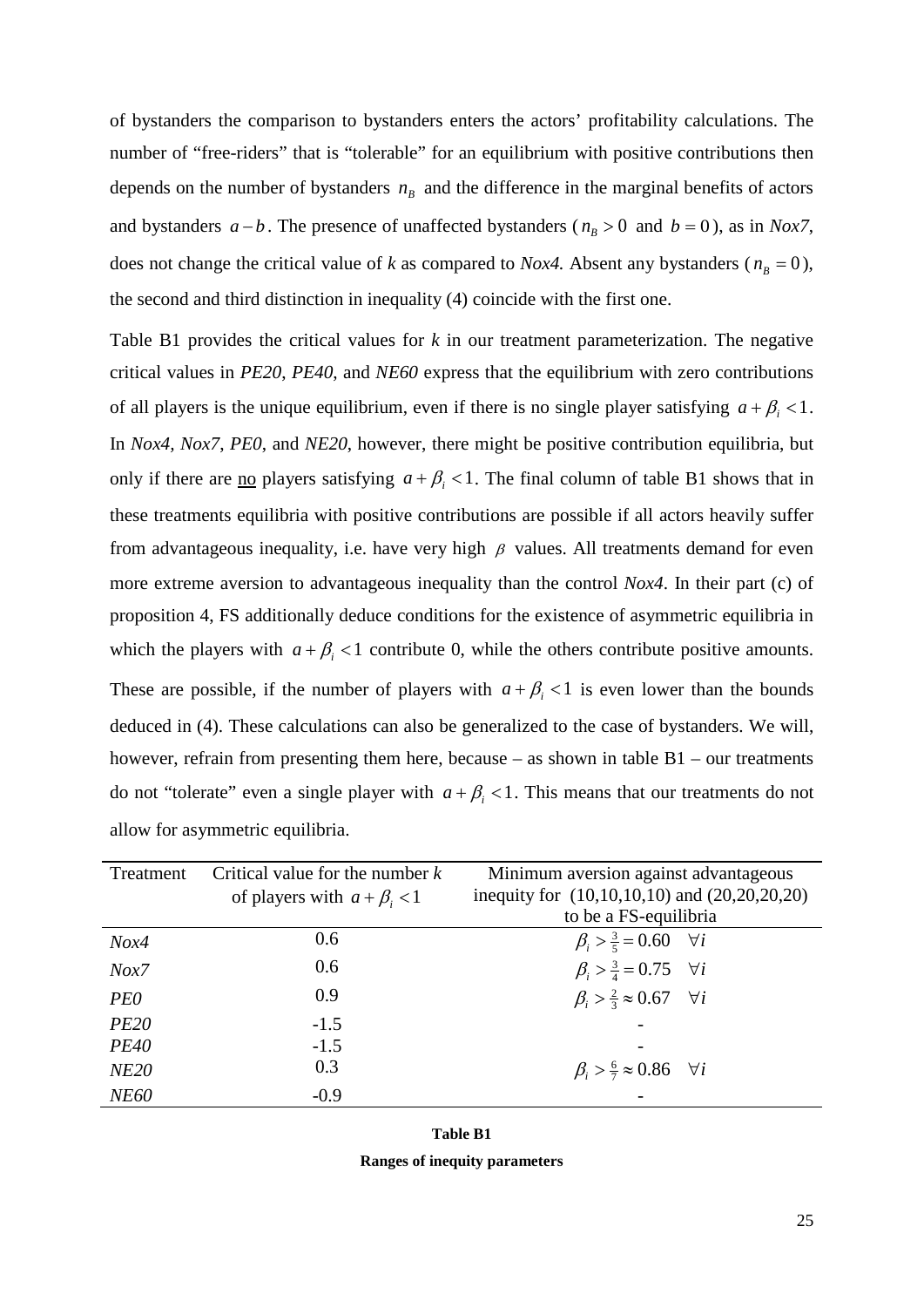**Box B.1** Estimation strategy for the parametric analysis of treatment effects

Each participant decides every period how much she wants to contribute. Per subject, data is therefore correlated over time. We capture this relatedness by a subject specific error term, i.e. by a random effects model. Moreover if we analyse contributions, our dependent variable only has 3 expressions: 0, 10, and 20. (Random effects) ordered probit then is the appropriate functional form. We thus work with the following model:

$$
y_{it}^* = \mathbf{x}_{it} \boldsymbol{\beta} + \alpha_i + \varepsilon_{it}
$$

where  $y_i$ <sup>\*</sup> is a latent variable that varies over participants and periods.  $\mathbf{x}_{it}$  is a vector of period and participant specific explanatory variables, with corresponding coefficient vector  $\beta$ .  $\alpha_i$  is a participant specific error term, while  $\varepsilon_{it}$  is residual error. Two cutoffs  $\gamma_1$  and  $\gamma_2$  are estimated with the model. The model predicts variable  $y_{it}$  to have expression 0 with probability  $p(0) = cdf(y_1 - y_{it}^*)$ . By the same token, contributions of 20 are predicted with probability  $p(20) = 1 - cdf(y_2 - y_i^*)$ , and  $p(10 | y_{it}^*) = 1 - p(0 | y_{it}^*) - p(20 | y_{it}^*)$ .

Participants stay together in groups of four (seven) over the entire game, which causes our data to be related within groups. In principle, a GLS mixed effects model would be the appropriate way to correct standard errors. Unfortunately, for random effects ordered probit models, there is no generally acknowledged way to do this. We therefore revert to bootstrapping, with drawings at the group level. This gives us standard errors that correct for the relatedness of observations within groups.

This approach still has one limitation. There is no generally acknowledged fixed effects estimator for ordered probit models. Consequently, we are also unable to perform the Hausman test. We must assume that  $\alpha_i$  and  $\mathbf{x}_{it}$  are uncorrelated. As a double check we run both a random effects and a fixed effects model that ignore the fact that our data only has three expressions and is clustered, and perform the Hausman test on this mirror model.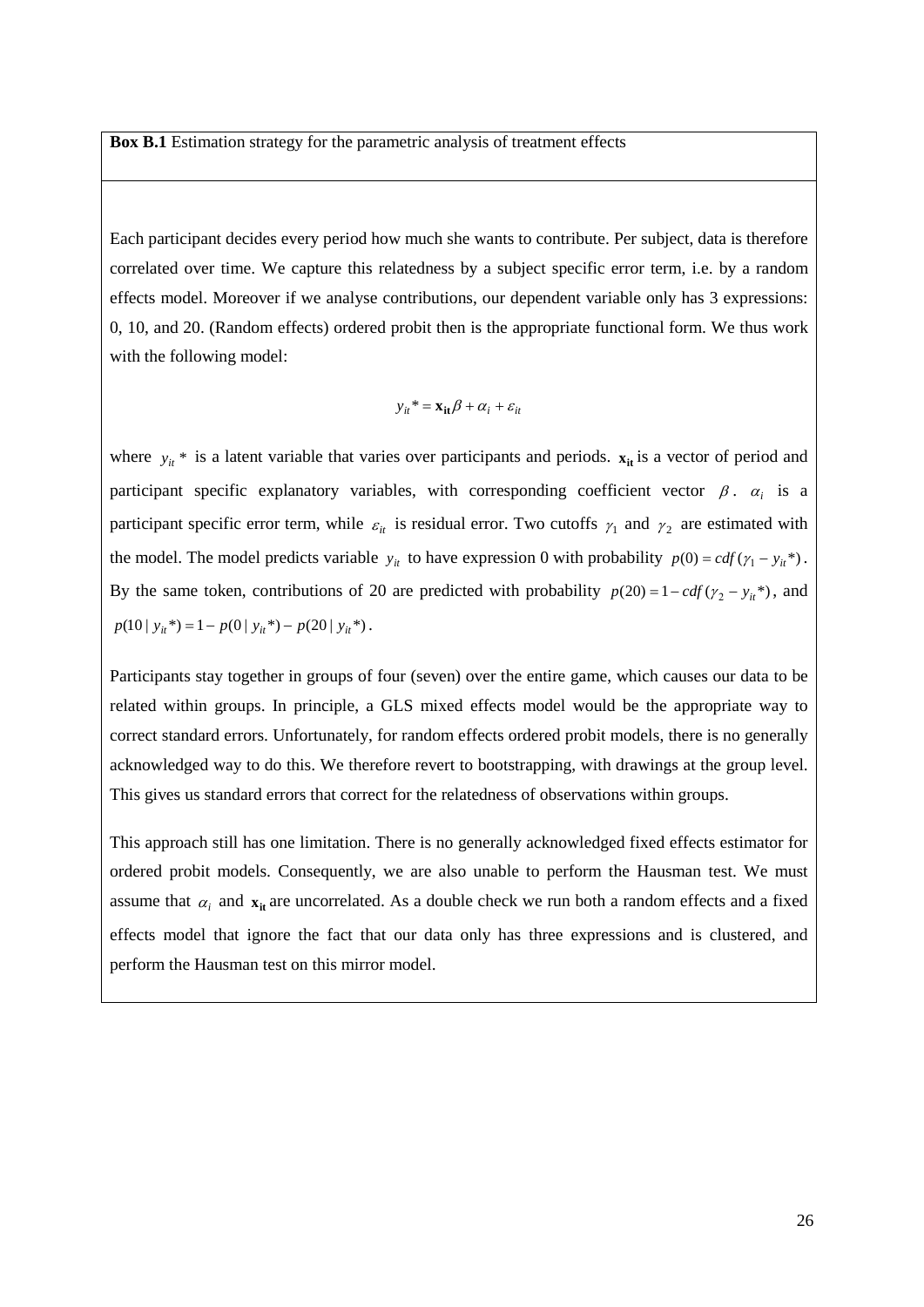#### **Box B2: Reading and interpretation aid** of Table 2

As explained in Box B1, the latent variable does not directly map to probabilities, but to a zstandardised normal distribution. To recover the probabilities, one calculates the cumulative distribution function of the lower cutoff, minus the predicted value of the latent variable, to get the probability of a contribution of 0. By the same token, the probability of contributing 20 results from 1 minus the cdf of the upper cut, minus the predicted value of the latent variable. The probability of contributing 10 is 1 minus the two other probabilities.

Consider the first period in treatment *Nox4*. In this case the first regressor is 0; only the second regressor matters, and has expression 1. The probability that a participant contributes 0 in this situation is given by cdf  $(-.596$  [cut  $10] - (1*-.096$  [period])) = 30.85%. The probability that a participant contributes 20 is given by  $1 - cdf$  (.730 [cut 20]  $- (1^*$ -.096 [period])) = 20.44 %. The probability that the participant contributes  $10$  is  $100 - 24.45 - 26.30 = 48.71$  %. By contrast, in the remaining treatments, the probability that a participant contributes 0 in the first period is given by cdf (-.596 [cut 10] – (-.299 [not *Nox4*] + (1\*-.096 [period])) = 42.03 %. The probability that a participant contributes 20 is given by  $1 - \text{cdf}(.730 - (-0.299) \text{ [not } \text{Nox4}] + (1^* - 0.096 \text{ [period]}) = 13.03 \%$ , which leaves a probability of 44.94 % that such a participant contributes 10. Hence according to the model it is considerably less likely that a participant contributes 0 in the first period of the baseline, and it is considerably more likely that she contributes 20.

**Box B3:** Estimation strategy for the analysis of contribution dynamics

In the analysis of contribution dynamics, we face a technical challenge. Dynamics express themselves in first differences, i.e. in  $contr<sub>t-1</sub>$ . We aim at explaining changes in contributions with experiences participants have made in the previous period like  $\pi_{i,t-1}$  – 20. Now by the design of a public good

$$
\pi_{i,t-1} = 20 - contr_{i,t-1} + \mu * contr_{i,t-1} + \mu \sum_{j \neq i}^{N} contr_{j,t-1}
$$

Hence if we estimate

$$
contrt - contrt-1 = \beta_0 + \beta_1 * (\pi_{i,t-1} - 20) + \varepsilon_{it}
$$

the term contr<sub>it-1</sub> is on both sides of the equation, which generates endogeneity. We could replace this explanatory variable by total contributions of the remaining group members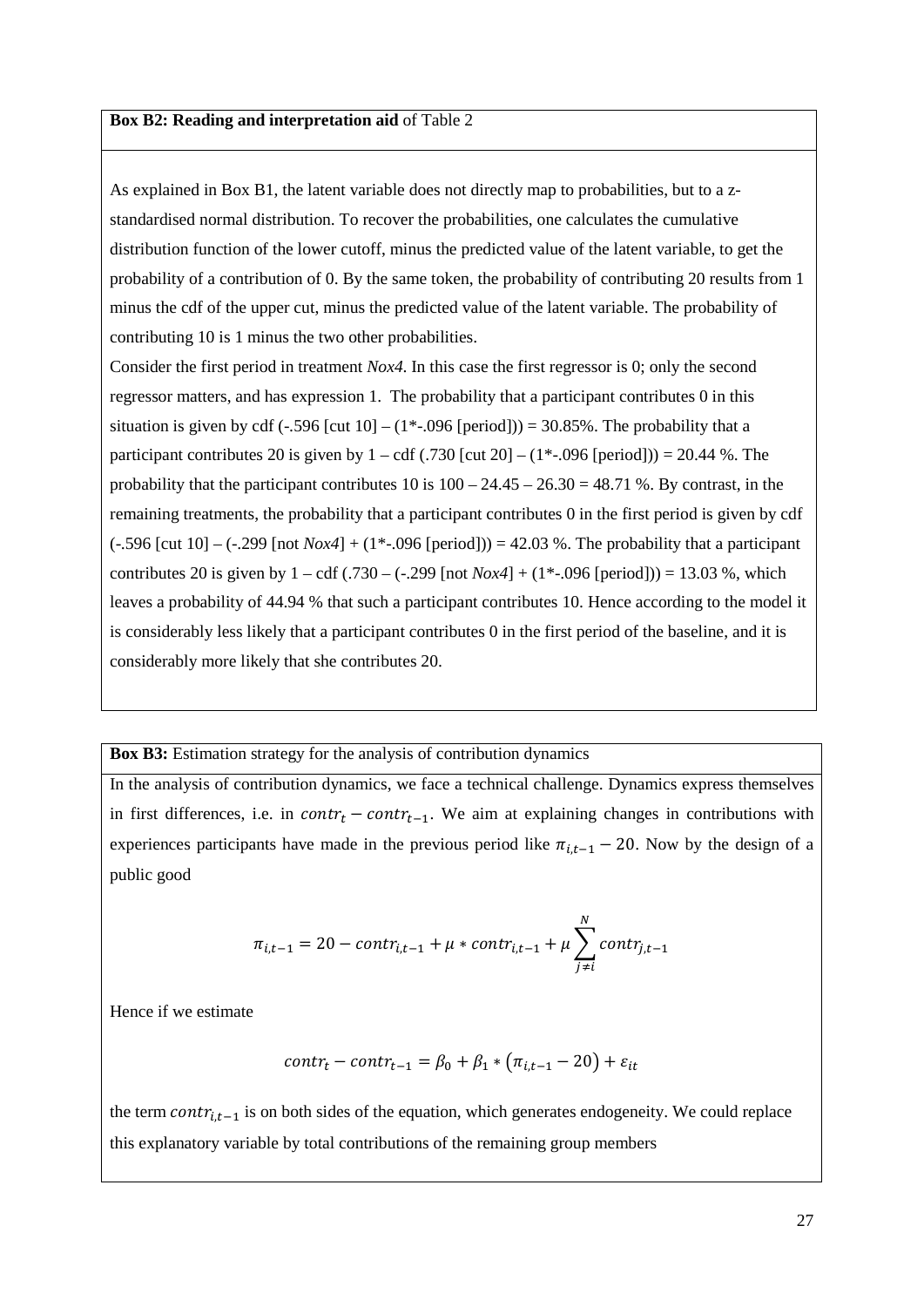$\sum$  contr<sub>j,t−1</sub>  $\frac{N}{2}$  $j ≠ l$ 

or, dividing this by 3, by their average contributions, which do not suffer from this problem. Actually if we explain contribution changes by this variable, we have a highly significant result in the expected direction: participants increase their contributions the more, the more the remaining group members have contributed in the previous period. Yet this estimation strategy deprives us of the possibility to discriminate between driving forces, and hence between theoretical explanations for conditional cooperation.

We overcome this problem by instrumentation. All explanatory variables of interest are highly correlated with the average contribution of others to the public good, in the previous period. This already follows from the design of the experiment, and is corroborated if we explain the respective explanatory variable by lagged average contributions of others.<sup>[13](#page-30-0)</sup> We therefore clearly do not have a weak instrument. On the other hand the dependent variable, i.e. the first differences of contributions of participant  $i$  in period  $t$ , are not correlated with the contribution choices of the remaining participants in the previous period. Hence we have a valid instrument.

On top, we face the usual challenges resulting from the fact that the data from public goods is nested in individuals, nested in groups. Ideally we would therefore want to estimate a mixed effects model. Yet there is no generally acknowledged mixed effects model that allows for instrumentation. We therefore estimate a random effects instrumental variables regression (to cater for dependence at the level of individuals), which we bootstrap with random draws of entire groups (to cater for the dependence at the level of groups). Finally differences of estimated coefficients between fixed and random effects models are big enough to cast doubt on the consistency of the random effects estimator. Since the fixed effects estimator works with mean differencing, and thereby removes the time-invariant treatment effects, we report both models.

<span id="page-30-0"></span> $13$  In a mixed effects regression of the lagged difference of profit from 20 on the lagged average contribution of others, with standard errors for contributions nested in individuals nested in groups, i.e. with random effects for individuals and groups, with have a z-value of  $54.43$ , Wald Chi2 (1) = 2962.22. Note that from this model we do not get an F-statistic.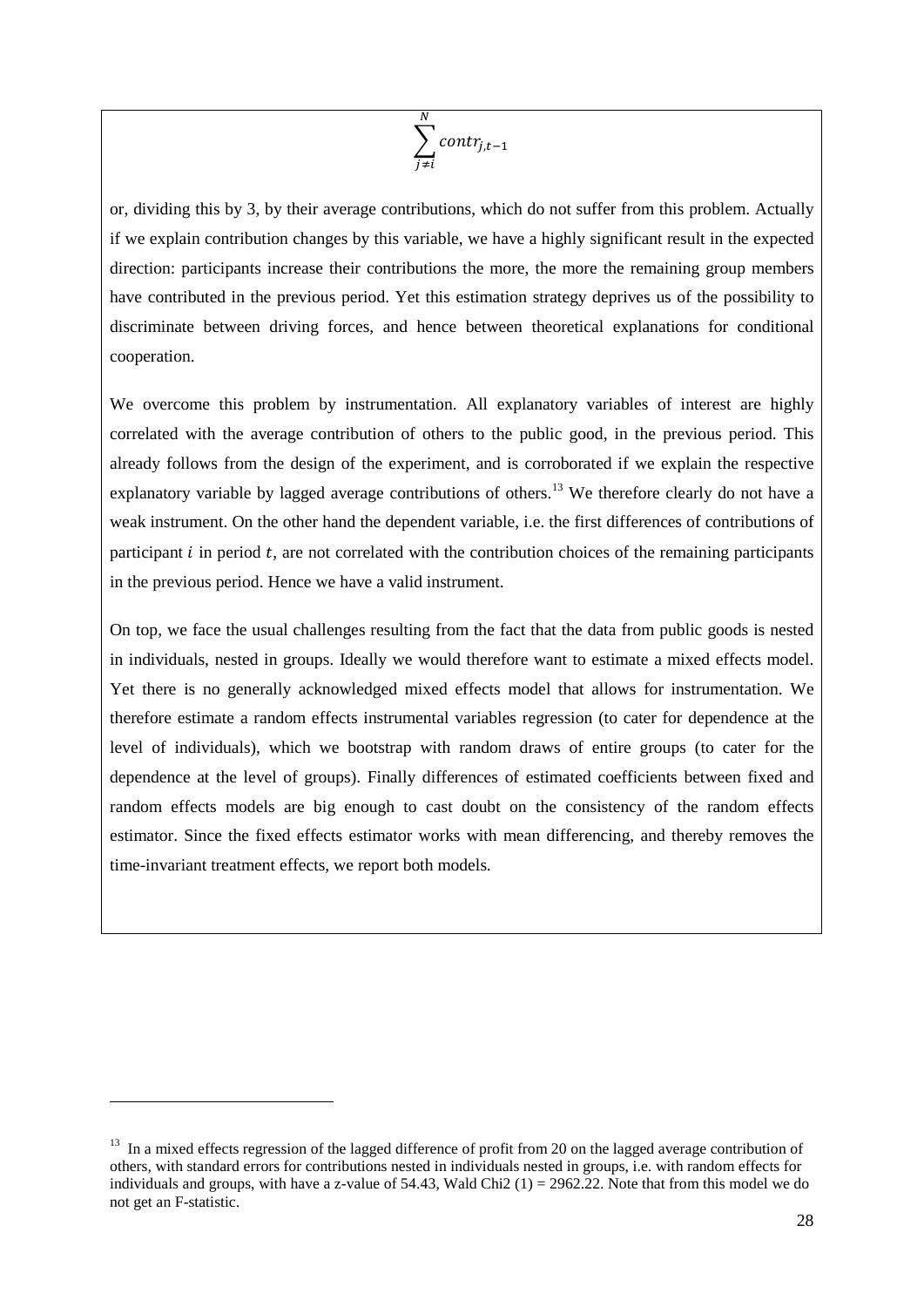## **References**

- <span id="page-31-5"></span>ABBINK, KLAUS (2005). Fair Salaries and the Moral Costs of Corruption. Advances in Cognitive Economics. B. N. Kokinov. Sofia, NBU Press**:** \*\*\*.
- <span id="page-31-8"></span>ABBINK, KLAUS, JORDI BRANDTS, et al. (2010). "Intergroup Conflict and Intra-Group Punishment in an Experimental Contest Game." American Economic Review **100**: 420-447.
- <span id="page-31-1"></span>ANDERSEN, STEFFEN, ERWIN BULTE, et al. (2008). "Do Women Supply More Public Goods than Men? Preliminary Experimental Evidence from Matrilineal and Patriarchal Societies." American Economic Review: Papers and Proceedings **98**: 376-381.
- <span id="page-31-0"></span>ANDERSON, LISA R., JENNIFER M. MELLOR, et al. (2004). "Social Capital and Contributions in a Public Goods Experiment." American Economic Review: Papers and Proceedings **94**: 373-376.
- <span id="page-31-13"></span>ANDREONI, JAMES (1988). "Why Free Ride? Strategies and Learning in Public Goods Experiments." Journal of Public Economics **37**: 291-304.
- <span id="page-31-14"></span>ANDREONI, JAMES and JOHN MILLER (1993). "Rational Cooperation in the Finitely Repeated Prisoner's Dilemma. Experimental Evidence." Economic Journal **103**(418): 570-585.
- <span id="page-31-9"></span>BLACKWELL, CALVIN and MICHAEL MCKEE (2003). "Only for my own Neighbourhood? Preferences and Voluntary Provision of Local and Global Public Goods." Journal of Economic Behavior & Organization **52**: 115-131.
- <span id="page-31-16"></span>BOLTON, GARY E. and AXEL OCKENFELS (2000). "ERC: A Theory of Equity, Reciprocity and Competition." American Economic Review **90**: 166-193.
- <span id="page-31-4"></span>BOLTON, GARY E. and AXEL OCKENFELS (2010). "Betrayal Aversion. Evidence from Brazil, China, Oman, Switzerland, Turkey, and the United States. Comment." American Economic Review **100**: 628-633.
- <span id="page-31-7"></span>BORNSTEIN, GARY (2003). "Intergroup conflict: Individual, Group, and Collective Interests." Personality and Social Psychology Review **7**: 129-145.
- <span id="page-31-2"></span>BRANDTS, JORDI and ARTHUR SCHRAM (2001). "Cooperation and Noise in Public Goods Experiments. Applying the Contribution Function Approach." Journal of Public Economics **79**: 399-427.
- <span id="page-31-10"></span>BUCHAN, NANCY R., GIANLUCA GRIMALDA, et al. (2009). "Globalization and Human Cooperation." Proceedings of the National Academy of Sciences **106**(11): 4138-4142.
- <span id="page-31-17"></span>CHARNESS, GARY and MATTHEW RABIN (2002). "Understanding Social Preferences with Simple Tests." Quarterly Journal of Economics **117**: 817-869.
- <span id="page-31-12"></span>CHAUDHURI, ANANISH (2011). "Sustaining Cooperation in Laboratory Public Goods Experiments. A Selective Survey of the Literature." Experimental Economics **14**: 47- 83.
- <span id="page-31-15"></span>COOPER, RUSSELL, DOUGLAS V. DEJONG, et al. (1996). "Cooperation without Reputation. Experimental Evidence from Prisoner's Dilemma Games." Games and Economic Behavior **12**: 187-218.
- <span id="page-31-3"></span>CROSON, RACHEL T.A., ENRIQUE FATAS, et al. (2005). "Reciprocity, Matching and Conditional Cooperation in Two Public Goods Games." Economics Letters **87**: 95- 101.
- <span id="page-31-18"></span>DUFWENBERG, MARTIN and GEORG KIRCHSTEIGER (2004). "A Theory of Sequential Reciprocity." Games and Economic Behavior **47**: 268-298.
- <span id="page-31-6"></span>ELLMAN, MATTHEW and PAUL PEZANIS-CHRISTOU (2010). "Organisational Structure, Communication and Group Ethics." American Economic Review **100**: \*\*\*.
- <span id="page-31-11"></span>ENGEL, CHRISTOPH (2007). "How Much Collusion? A Meta-Analysis on Oligopoly Experiments." Journal of Competition Law and Economics **3**: 491-549.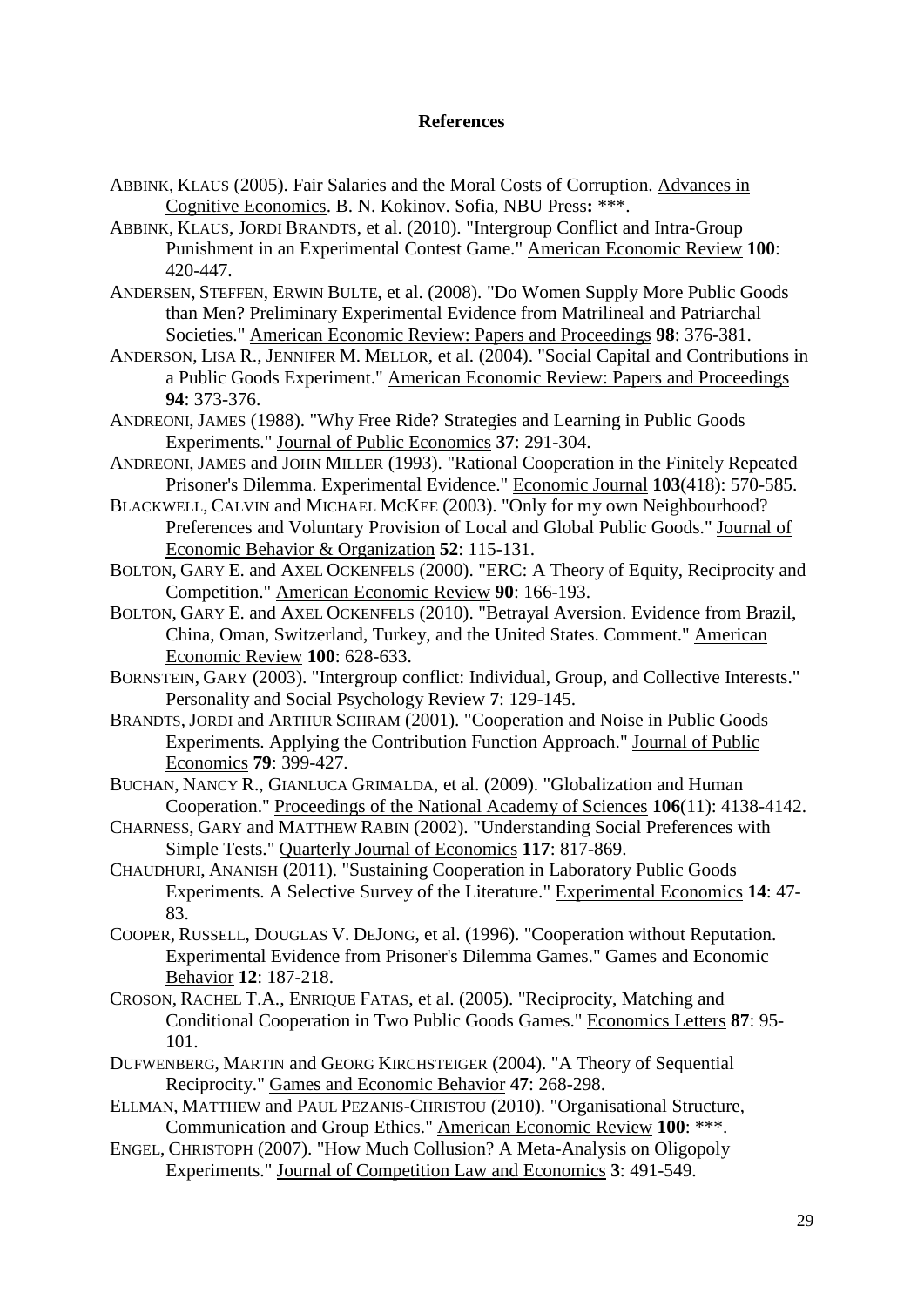- ENGELMANN, DIRK and MARTIN STROBEL (2004). "Inequality Aversion, Efficiency, and Maximin Preferences in Simple Distribution Experiments." American Economic Review **94**: 857-869.
- <span id="page-32-18"></span>FALK, ARMIN and URS FISCHBACHER (2006). "A Theory of Reciprocity." Games and Economic Behavior **54**: 293-315.
- <span id="page-32-11"></span>FEHR, ERNST and SIMON GÄCHTER (2000). "Cooperation and Punishment in Public Goods Experiments." American Economic Review **90**: 980-994.
- <span id="page-32-1"></span>FEHR, ERNST and SIMON GÄCHTER (2000). "Fairness and Retaliation. The Economics of Reciprocity." Journal of Economic Perspectives **14**: 159-181.
- <span id="page-32-16"></span>FEHR, ERNST and KLAUS M. SCHMIDT (1999). "A Theory of Fairness, Competition, and Cooperation." Quarterly Journal of Economics **114**: 817-868.
- <span id="page-32-14"></span>FEHR, ERNST and KLAUS M. SCHMIDT (2006). "The Economics of Fairness, Reciprocity and Altruism. Experimental Evidence and New Theories." Handbook on the Economics of Giving, Reciprocity and Altruism **1**: 615-691.
- <span id="page-32-9"></span>FISCHBACHER, URS (2007). "z-Tree. Zurich Toolbox for Ready-made Economic Experiments." Experimental Economics **10**: 171-178.
- <span id="page-32-6"></span>FISCHBACHER, URS and SIMON GÄCHTER (2010). "Social Preferences, Beliefs, and the Dynamics of Free Riding in Public Good Experiments." American Economic Review **100**: 541-556.
- <span id="page-32-4"></span>FISCHBACHER, URS, SIMON GÄCHTER, et al. (2001). "Are People Conditionally Cooperative? Evidence from a Public Goods Experiment." Economics Letters **71**: 397-404.
- <span id="page-32-5"></span>FREY, BRUNO and STEPHAN MEIER (2004). "Social Comparisons and Pro-social Behavior: Testing "Conditional Cooperation" in a Field Experiment." American Economic Review **94**: 1717-1722.
- <span id="page-32-17"></span>GEANAKOPLOS, JOHN, DAVID W. PEARCE, et al. (1989). "Psychological Games and Sequential Rationality." Games and Economic Behavior **1**(1): 60-79.
- <span id="page-32-10"></span>GREINER, BEN (2004). An Online Recruiting System for Economic Experiments. Forschung und wissenschaftliches Rechnen 2003. K. Kremer and V. Macho. Göttingen**:** 79-93.
- <span id="page-32-7"></span>GÜTH, WERNER and ERIC VAN DAMME (1998). "Information, Strategic Behavior, and Fairness in Ultimatum Bargaining. An Experimental Study." Journal of Mathematical Psychology **42**: 227-247.
- <span id="page-32-3"></span>KESER, CLAUDIA and FRANS VAN WINDEN (2000). "Conditional Cooperation and Voluntary Contributions to Public Goods." Scandinavian Journal of Economics **102**: 23-39.
- <span id="page-32-8"></span>KOSFELD, MICHAEL, AKIRA OKADA, et al. (2009). "Institution Formation in Public Goods Games." American Economic Review **99**: 1335-1355.
- <span id="page-32-13"></span>KREPS, DAVID M., PAUL R. MILGROM, et al. (1982). "Rational Cooperation in the Finitely Repeated Prisoners' Dilemma." Journal of Economic Theory **27**: 245-252.
- <span id="page-32-12"></span>KURZBAN, ROBERT and DANIEL HOUSER (2005). "Experiments Investigating Cooperative Types in Humans. A Complement to Evolutionary Theory and Simulations." Proceedings of the National Academy of Sciences of the United States of America **102**: 1803-1807.
- <span id="page-32-0"></span>LEDYARD, JOHN O. (1995). Public Goods. A Survey of Experimental Research. The Handbook of Experimental Economics. J. H. Kagel and A. E. Roth. Princeton, NJ, Princeton University Press**:** 111-194.
- <span id="page-32-15"></span>LEVINE, DAVID K. (1998). "Modeling Altruism and Spitefulness in Experiments." Review of Economic Dynamics **1**: 593-622.
- <span id="page-32-2"></span>MASCLET, DAVID, CHARLES NOUSSAIR, et al. (2003). "Monetary and Non-Monetary Punishment in the Voluntary Contributions Mechanism." American Economic Review **93**: 366-380.